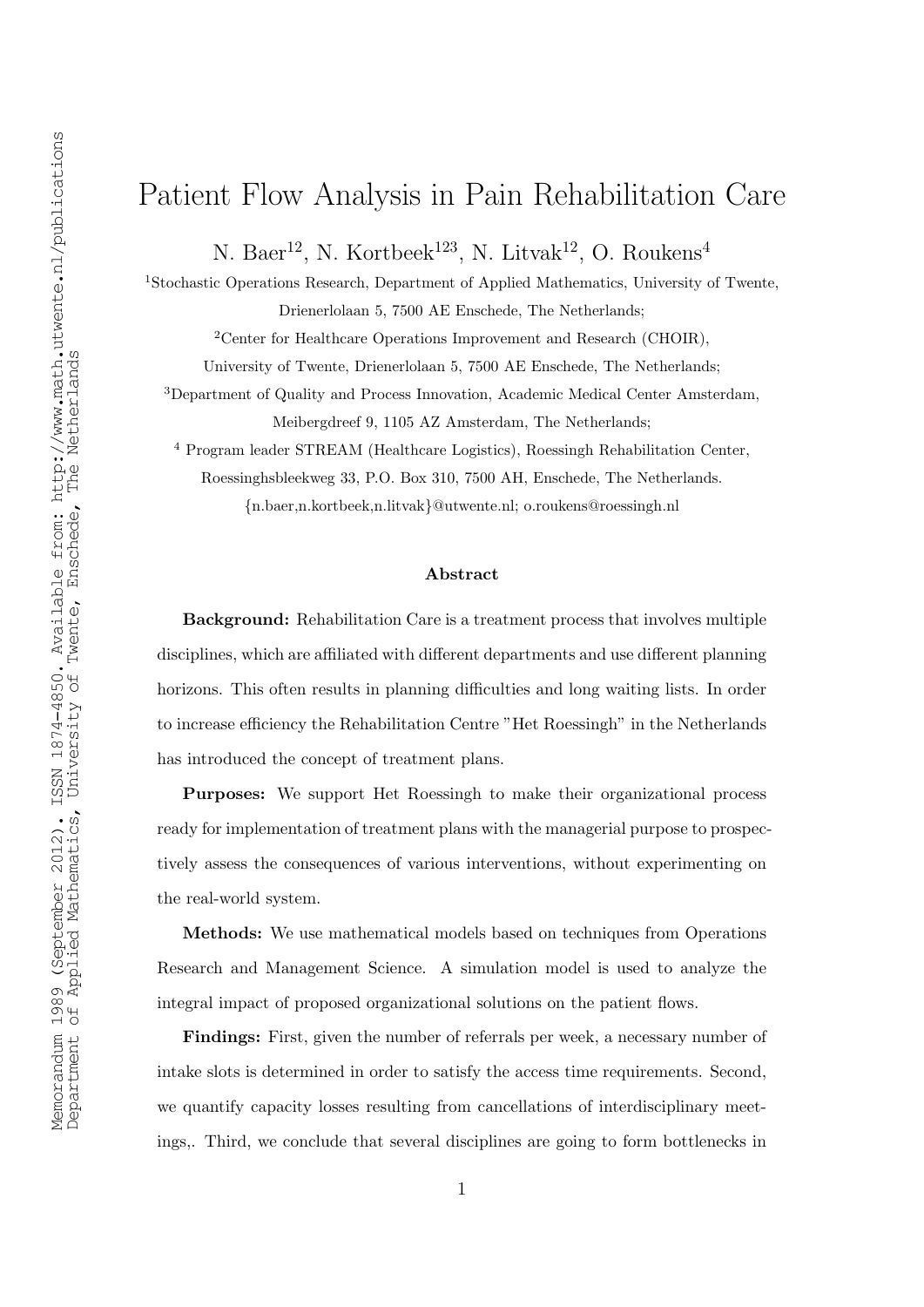patient flow once the treatment plans are implemented. Fourth, a balanced staffing rule is computed for each discipline, by which bottlenecks will be avoided and higher efficiency will be achieved,. Finally, we show that the system cannot function at demand/capacity ratios close to 100% because disciplines affect each other.

Practice Implications: A sufficient number of intake slots must be planned weekly. The interdisciplinary meetings are of great importance and must have top priority for practitioners. When the treatment plans are implemented, the proposed balanced staffing rule enables a higher efficiency than the current staffing rule. It must be accepted by the management that multidisciplinary care cannot function with 100% efficiency, because of the necessity to buffer for variation in demand, and the interdependency between the disciplines in each patient treatment.

Keywords: Health Care Management, Operations Research, Patient Flow Analysis, Markov models, Discrete event simulation.

### 1 Introduction

Rehabilitation is the process in which a patient is assisted in improving or recovering lost functions after an event, illness or injury that causes functional limitations. The patient is treated by a multidisciplinary team of a rehabilitation physician and therapists for a period of time. Each team member treats the patient in different segments of the rehabilitation process. Therefore, coordination within both the care process and the logistical organization is essential (Kroll & Neri, 2003; Wade & de Jong, 2000). As in many health care processes, planning deficiencies have a negative impact on both quality of care and logistical efficiency (World Health Organization & The World Bank, 2011; Conforti, Guerriero, & Guido, 2008). The multidisciplinary nature makes planning and control of the rehabilitation process a challenging task. In this article, we perform a patient flow analysis of the Dutch rehabilitation centre "Het Roessingh" and address the related resource capacity planning and control issues.

According to the recent WHO report on disability (World Health Organization & The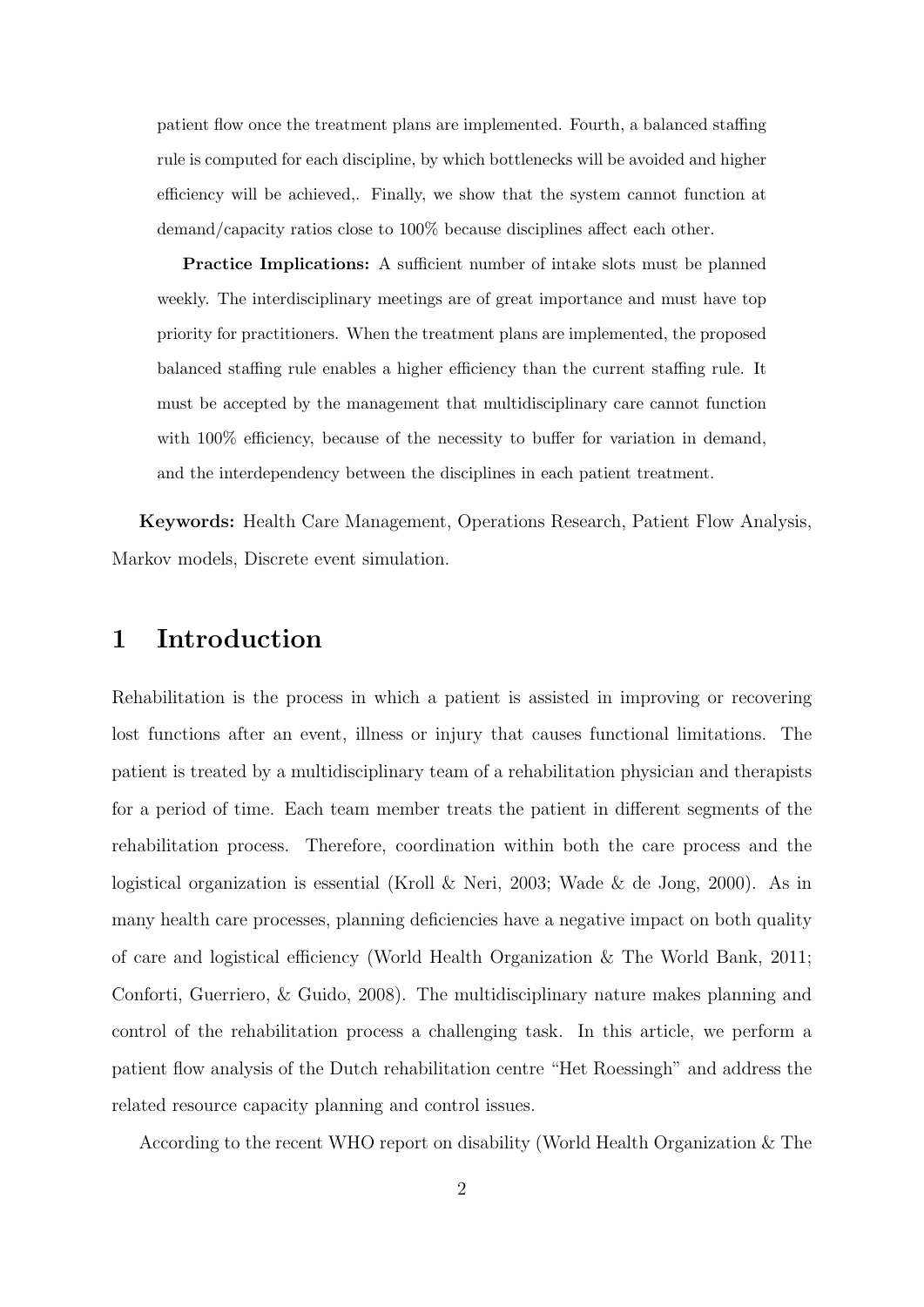World Bank, 2011), in high-income countries about 18% of the population lives with some form of disability, while the prevalence of disability is rising due to ageing populations and the global increase in chronic health conditions. The expenditures for rehabilitation care pay off well due to the considerable benefits, consisting of enhanced economical activity, health outcomes, educational achievements, and participation in community activities of people with disabilities. Public spending on disability programmes amounts to 1.2% of GDP for OECD countries, and is particularly high in the Netherlands and Norway, where the expenditures are about 5% of GDP. Both the WHO (World Health Organization & The World Bank, 2011) and the Dutch rehabilitation sector (SEO Economisch Onderzoek & Revalidatie Nederland, 2008) observe a large potential for organizing rehabilitation care more efficiently and effectively. The Dutch rehabilitation centre 'Het Roessingh' provides a striking example. While the treatments at its Pain Rehabilitation department are effective (the treatment programs are accredited by the Commission on Accreditation of Rehabilitation Facilities (CARF) International, 2012), its management observes considerable organizational challenges: waiting lists are long (on average patients wait more than 80 days for their first consultation), practitioners experience high working pressure, and the insight into the demand and supply of pain rehabilitation care is insufficient.

To tackle these challenges, inspired by the concept of clinical pathways (de Bleser et al., 2006), Het Roessingh is introducing the concept of 'treatment plans'. Treatment plans specify the required treatment for specific groups of patients with the same diagnosis during a period of several weeks or months. They intend to ensure that the right treatments are provided at the right time, so that the best quality of care is realized while making efficient use of available resources (Dafoe, Arthur, Stokes, Morrin, & Beaton, 2006).

The methods and analyses presented in this article are based upon Operations Research techniques. They support Het Roessingh to make their organizational process ready for complete implementation of treatment plans with the managerial purpose to prospectively assess the consequences of various alternative interventions, without actu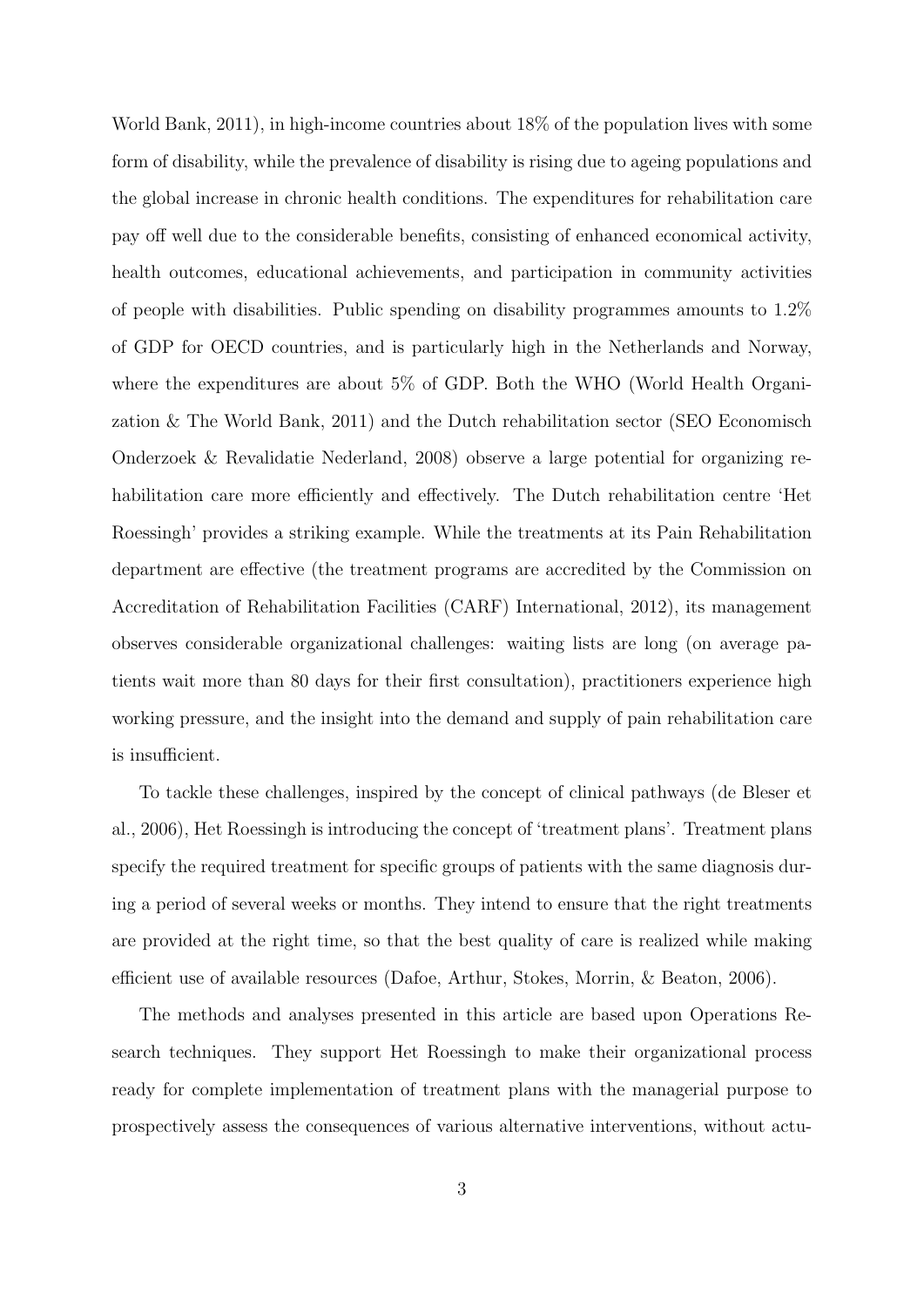ally changing the system. Operations Research techniques have proved to be valuable to assess such effects in health care settings and rationalize decision making (Brandeau, Sainfort, & Pierskalla, 2004; Jun, Jacobson, & Swisher, 1999).

The complexity of the rehabilitation care chain is induced by its multidisciplinarity and length of the treatments, which results in logistical interactions between the care providers. The developed models will support Het Roessingh to gain insight into the behavior of their care chain, and to obtain insight in demand for care and the capacity required to meet a certain quality of service. The integral patient flow is addressed, from the intake consultation until the end of treatment. Modeling is highly suitable in this problem setting, since experimenting in practice induces risks for patients and field experimenting makes it difficult to control all variables, can raise resistance of stakeholders, takes more time, and offers less statistical reliability. The analysis enables us to advise Het Roessingh on the optimal system configuration of the treatment plan based care chain and to derive rules of thumb that can be applied in its design and control.

#### Rehabilitation Centre "Het Roessingh"

Het Roessingh employs over 600 persons (400 FTE) performing rehabilitation treatment and medical research. Each year, about 3800 patients are treated in this centre in three different departments: Adult Rehabilitation, Children's Rehabilitation and Pain Rehabilitation. In this study we focus on the Pain Rehabilitation department. This department treats over 900 patients per year (roughly 53.000 consultations) suffering from chronic pain or chronic fatigue syndrome for which no medical treatment is known. Patients are taught to cope with their pain, thereby trying to enable them to fully participate in society. Clinicians from six medical disciplines are involved in the treatment at Pain Rehabilitation: Rehabilitation Physicians (RP), Physiotherapists (PT), Occupational Therapists (OT), Psychologists (PS), Social Workers (SW), and Kinesiologists (KI).

The current patient flow, before the introduction of treatment plans, is depicted in Figure 1. Patients who are referred to the pain rehabilitation department (17.7 per week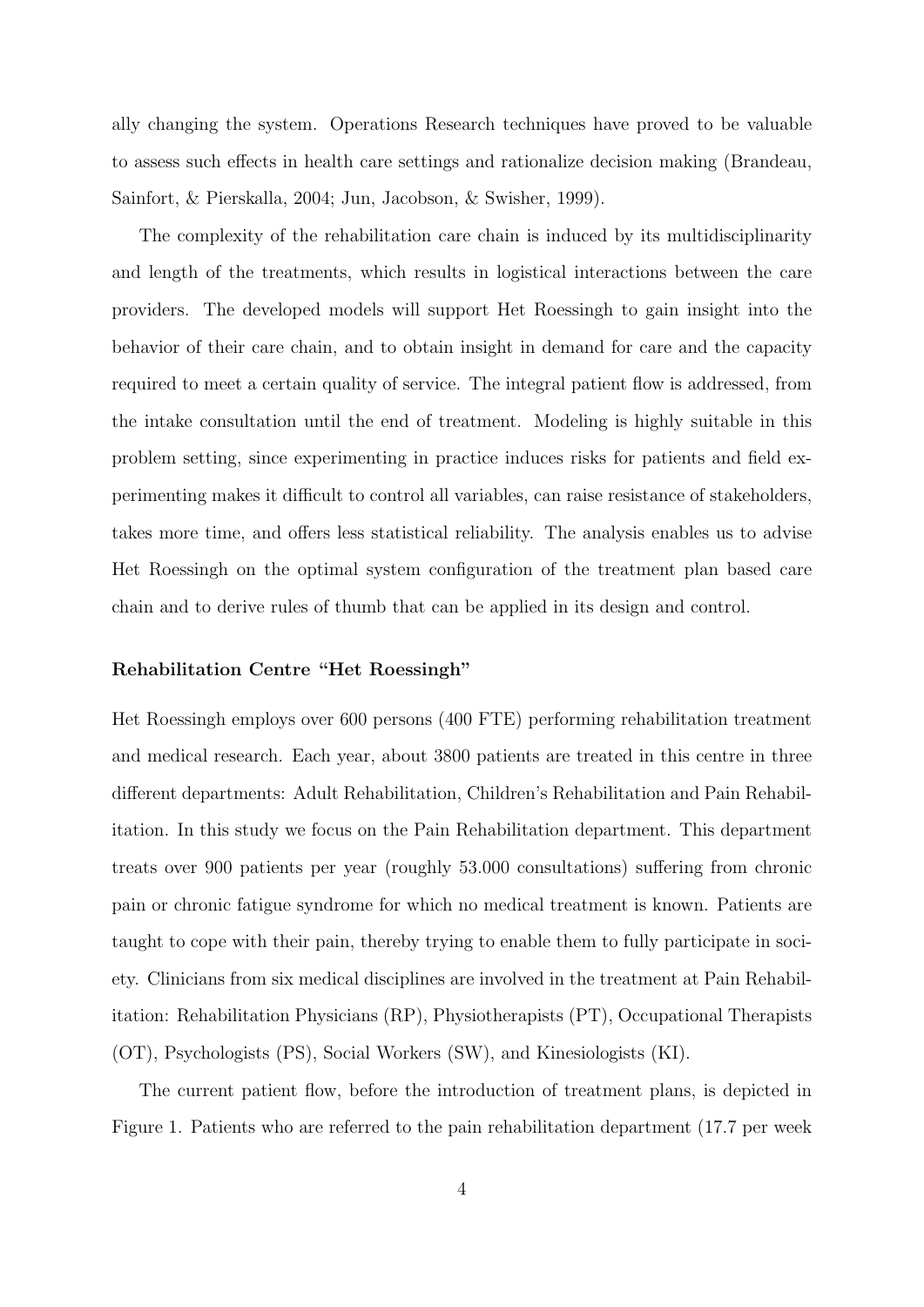

Figure 1: Patient flow diagram in the Pain Rehabilitation department of Het Roessingh.

on average) by a physician, will generally first receive an intake consultation (93.9%). The intake consists of interviews by multiple therapists of different disciplines and a rehabilitation physician. Advised by the multidisciplinary team of therapists, the physician decides whether the patient is eligible for treatment at Het Roessingh (81.6% of the intake patients) and if so which treatment is most suitable. If no proper diagnosis could be made during the intake, the first period of the treatment consists of a so-called "observation period" (14.6% of the intake patients), during which the appropriate follow-up treatment is determined. Two types of patients do not require an intake before their treatment, because their medical condition is already known in detail: patients who receive rehabilitation treatment after a cancer treatment (5%) and patients that require only a specific fysiotherapy treatment (1.1%). Patients can be treated as (semi-)inpatient  $(62%)$  or outpatient  $(38%)$ . (Semi-)inpatients require a bed during (part of) the weeks they are in treatment. The majority of the treatments are organized in groups of 6 to 10 patients. Periodically, the rehabilitation physician and the therapists discuss the patient's condition during an interdisciplinary meeting, to decide whether the treatment should be continued, adjusted or finished.

Improvement potential can be identified in three main drivers behind the care organization of Het Roessingh: coordination, clinician load and capacity balancing.

*Coordination.* In current practice, treatment planning is decentralized, which means that all disciplines or even therapists manage their own agendas. This hampers coordination within both the care process and the logistical process. As a consequence, in many cases, a short access time and a simultaneously started treatment cannot be realized.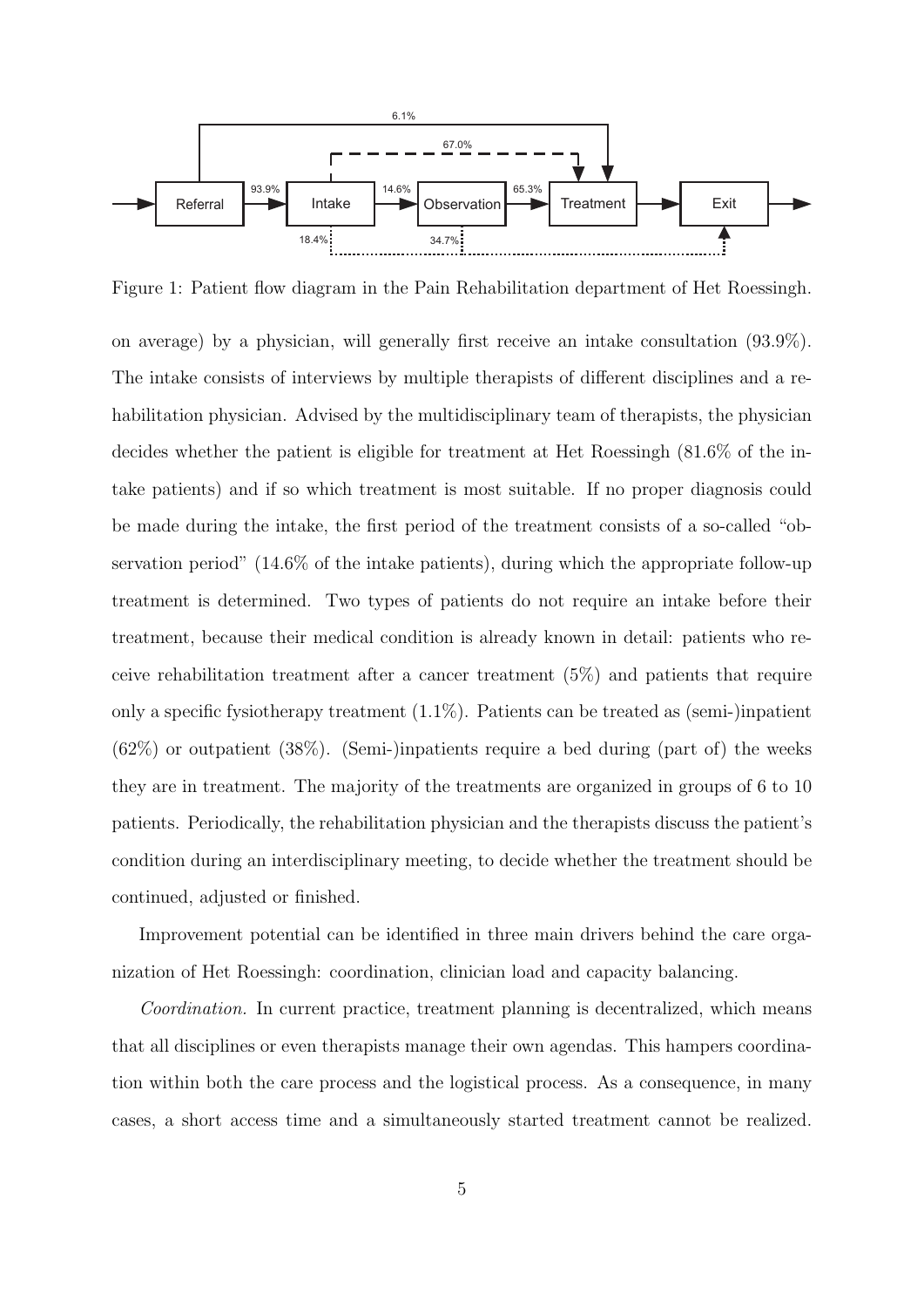Also, timely planning of follow-up appointments can be problematic, causing discontinuity of the rehabilitation process. Consequently, certain prescribed treatments may never be realized, since they cannot be scheduled. Besides, without centralized planning, the risk of both undertreatment and overtreatment is observed and management experiences difficulties in effectively controlling the organization.

*Clinician load.* Several disciplines experience demand overload. As a result, waiting lists are long (months) and growing, work pressure is high, and the total duration of treatments is unpredictable due to the occurring discontinuity. The management indicates that therapists do not have sufficient time for administrative duties related to a patient's treatment, so-called indirect patient care. This has a negative effect on the reporting quality, which results in the cancellation of interdisciplinary meetings where a patient can be discharged, since these can only effectively be performed if the required documentation is available. If an interdisciplinary meeting is cancelled, in general, the treatment is extended at least until the next interdisciplinary meeting. This effect fortifies itself, since unnecessarily extending treatments claims capacity which could otherwise be used to admit new patients from the waiting list.

*Capacity planning.* Measurements reveal that there exists an imbalance between the capacities that the different disciplines have available. Consequently, while some disciplines experience demand overload, others experience underutilization. This results in a situation where waiting lists are growing, while at the same time available capacity remains unused.

The intervention that Het Roessingh intends to make to address the coordination issue is to introduce treatment plans. Each treatment plan takes a fixed number of weeks. The entire treatment is scheduled in advance, including the interdisciplinary meetings, in which the progress of the patient is discussed. Since a simultaneous start at the different disciplines is essential for a coordinated care process, a patient's treatment is then only allowed to start if each of the required disciplines has capacity available for the complete period of the treatment.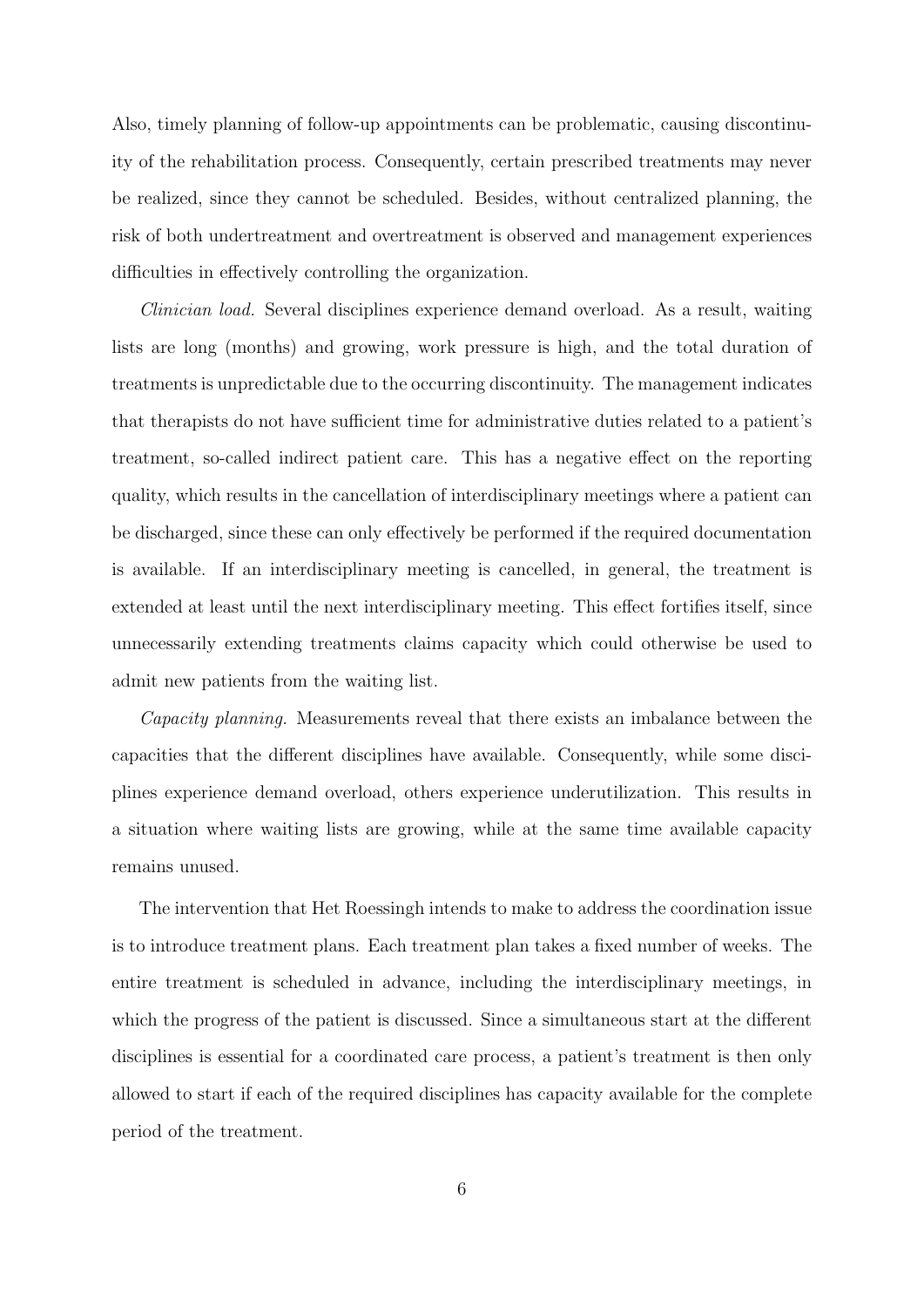In this article, we study the effect of the introduction of treatment plans on clinician load and capacity balancing issues. In more detail, our contributions are as follows: (i) mapping of the pain rehabilitation process and treatment plans (Section 3.1), (ii) determining the capacity required for intake consultations (Sections 3.2, 4.1), (iii) illustrating the impact of canceling interdisciplinary meetings (Sections 3.3, 4.2), (iv) computing the mean and standard deviation of the demand per discipline (Sections 3.5, 4.3), (v) defining rules of thumb for balancing discipline capacities (Sections 3.6, 4.4), and (vi) evaluating the complete system redesign in terms of quality of service and logistical efficiency (Sections 3.4, 4.4).

## 2 Conceptual Framework

### 2.1 OR/MS in health care

The analysis in this article addresses the managerial function of resource capacity planning and control as defined in (Hans, van Houdenhoven, & Hulshof, 2012; Hulshof, Kortbeek, Boucherie, & Hans, 2011): "resource capacity planning and control addresses the dimensioning, planning, scheduling, monitoring, and control of facilities, equipment and staff", using the methods of Operations Research and Management Science (OR/MS).

OR/MS is an interdisciplinary branch of applied mathematics, engineering and sciences that uses various scientific research-based principles, strategies, and analytical methods including mathematical modeling, statistics and algorithms to improve an organization's ability to enact rational and meaningful management decisions (INFORMS Website, 2012). Since the 1950s, the application of OR/MS to health care yields significant contributions in accomplishing essential efficiency gains in health care delivery. The topics addressed include operating room planning, nurse staffing and appointment scheduling. Due to the interdisciplinary nature of OR/MS applied to health care, there is an extensive base of literature published across various academic fields. We refer to the online literature database 'ORchestra' (Hulshof et al., 2011), in which references in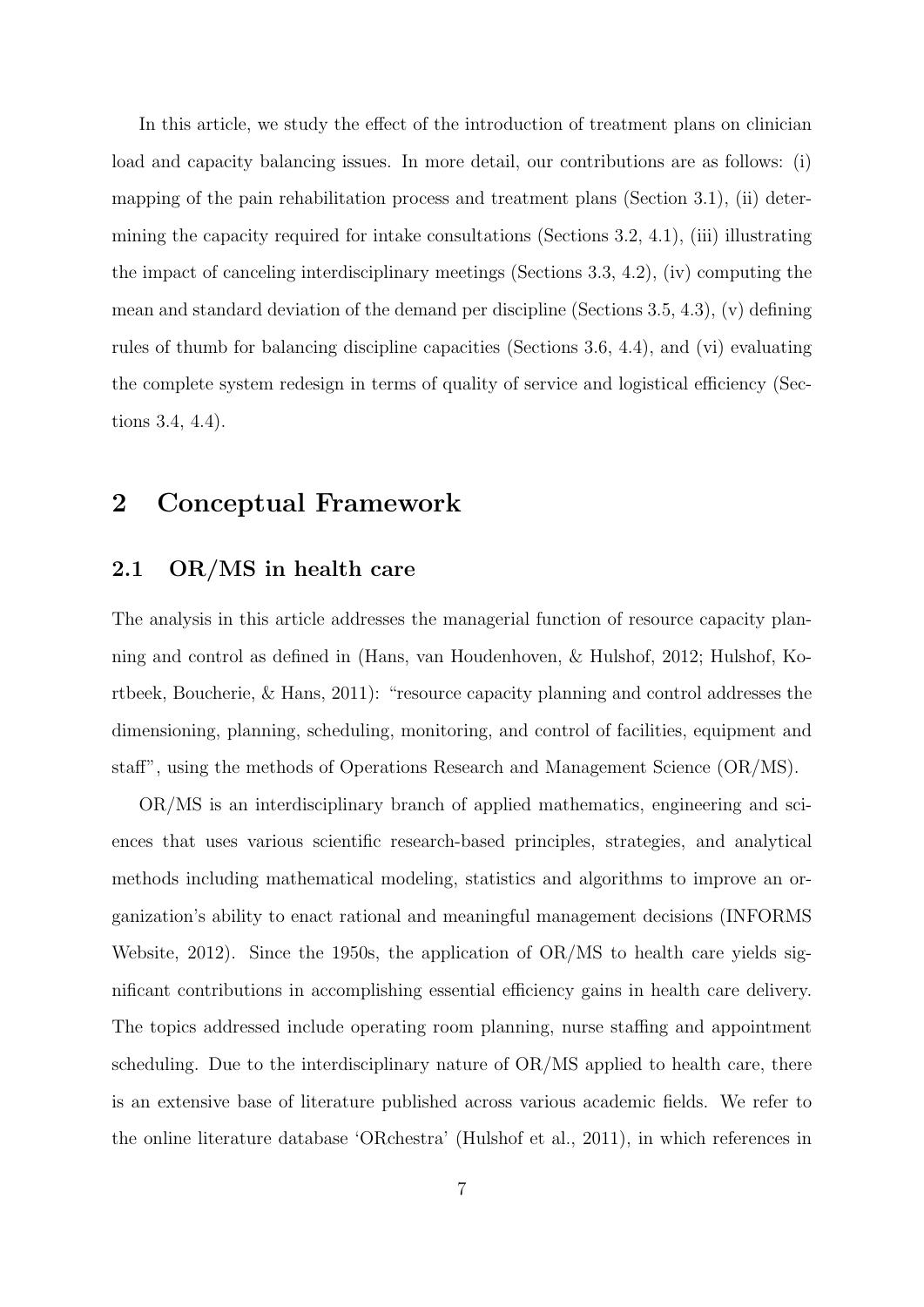the field of OR/MS in health care are categorized by medical and mathematical subject.

### 2.2 Treatment plans

Het Roessingh intends to treat all patients according to so-called treatment plans. Treatment plans resemble the concept of clinical pathways or critical pathways, but are in fact not the same. Although a unique definition of clinical pathways is lacking (Vanhaecht, de Witte, Depreitere, & Sermeus, 2006), the definition given by Medical Subject Headings (MESH) of Pubmed (Medical Subject Headings (MeSH), 2012) is: "schedules of medical and nursing procedures, including diagnostic tests, medications, and consultations designed to effect an efficient, coordinated program of treatment." A treatment plan differs from a clinical pathway as it is used as a blueprint for a patient's treatment for some weeks or even months, where a clinical pathway typically prescribes in detail all required activities during the time horizon of a number of days. The treatment plans at Het Roessingh have been created in a similar way as clinical pathways. A thorough description of clinical pathways, their creation and their usage can be found in (Campbell, Hotchkiss, Bradshaw, & Porteous, 1998). A literature review on the usage of clinical pathways in clarifying patient flows is given in (Vanberkel, Boucherie, Hans, Hurink, & Litvak, 2010).

The introduction of treatment plans has both a medical and a logistical motivation, as it creates clarity for both patients and practitioners. It realizes uniformity in the care process, so that the risk of both undertreatment and overtreatment are minimized (SEO Economisch Onderzoek & Revalidatie Nederland, 2008). Also, it prevents discontinuity in the care process and it stimulates the coordination among the different involved practitioners (Braaksma, Kortbeek, Post, & Nollet, 2012). From a planning perspective, the treatment plan concept offers insight in required capacity for the patient mix the facility serves. In addition, instead of scheduling a patient treatment one week at a time, a treatment plan offers the opportunity to schedule the total treatment at once.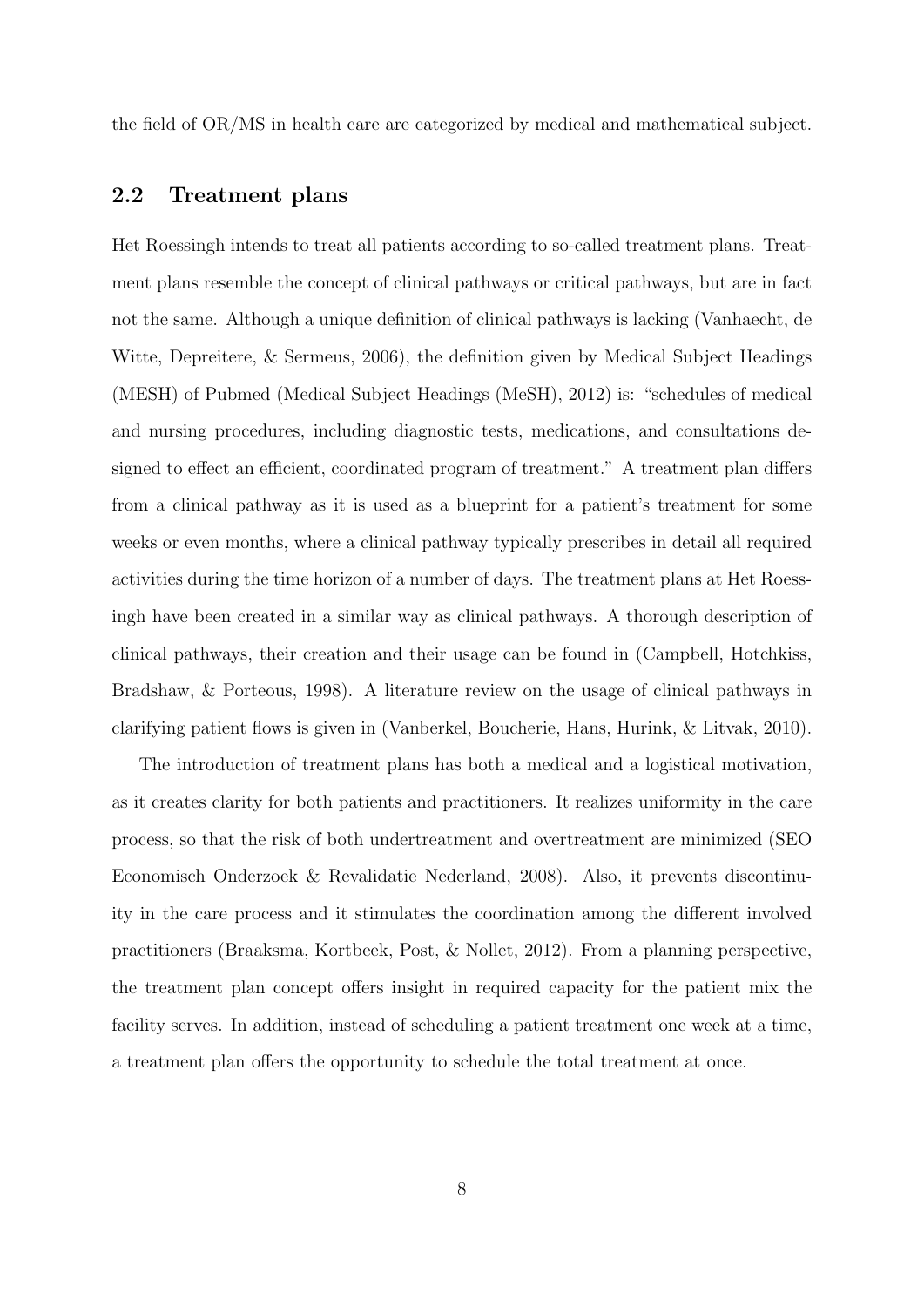### 2.3 Staffing and scheduling for treatment plans

Appointment scheduling in health care is a topic that is well-addressed in OR/MS literature, see e.g. (Cayirli & Veral, 2003; Gupta & Denton, 2008) for comprehensive surveys. However, the literature has mostly focused on scheduling a given number of single appointments on a particular day for an individual service provider (Cayirli & Veral, 2003; Chien, Huang, & Hu, 2009; Chien, Tseng, & Chen, 2008). Scheduling multiple appointments for monodisciplinary treatment for a time horizon of a week or several weeks is addressed in (Ogulata, Koyuncu, & Karakas, 2008) for physiotherapy, in (Conforti et al., 2008; Conforti, Guerriero, Guido, & Veltri, 2011) for radiotherapy, and in (Turkcan, Zeng, & Lawley, 2010) for chemotherapy. In Braaksma et al., 2012, an algorithm is presented to schedule an entire multidisciplinary rehabilitation treatment at the moment a patient treatment request is placed. This reference does not focus on staffing: the discipline capacities are taken as input for the scheduling algorithm. Staffing is an important aspect in health care, see the literature reviews (Buchan & Dal Poz, 2002; Currie, Harvey, West, McKenna, & Keeney, 2005; Lang, Hodge, Olson, Romano, & Kravitz, 2004). Reviews of OR/MS literature on staffing for health care can be found in (Burke, De Causmaecker, Berghe, & Van Landeghem, 2004; Ernst, Jiang, Krishnamoorthy, & Sier, 2004). To the best of our knowledge, OR/MS references on multidisciplinary staffing for treatment plans are not available.

### 3 Methods

There are in total 18 treatment plans which cover 6 disciplines and may last up to 39 weeks, which makes the system under study complex. For data collection and process mapping we have used the data systems in Het Roessingh and interviews with the staff including doctors, managers and IT specialists. In the analysis we have used mathematical techniques that in the last years have been successfully employed for improvement of healthcare operations under uncertainty: queueing theory, Markov models, and discrete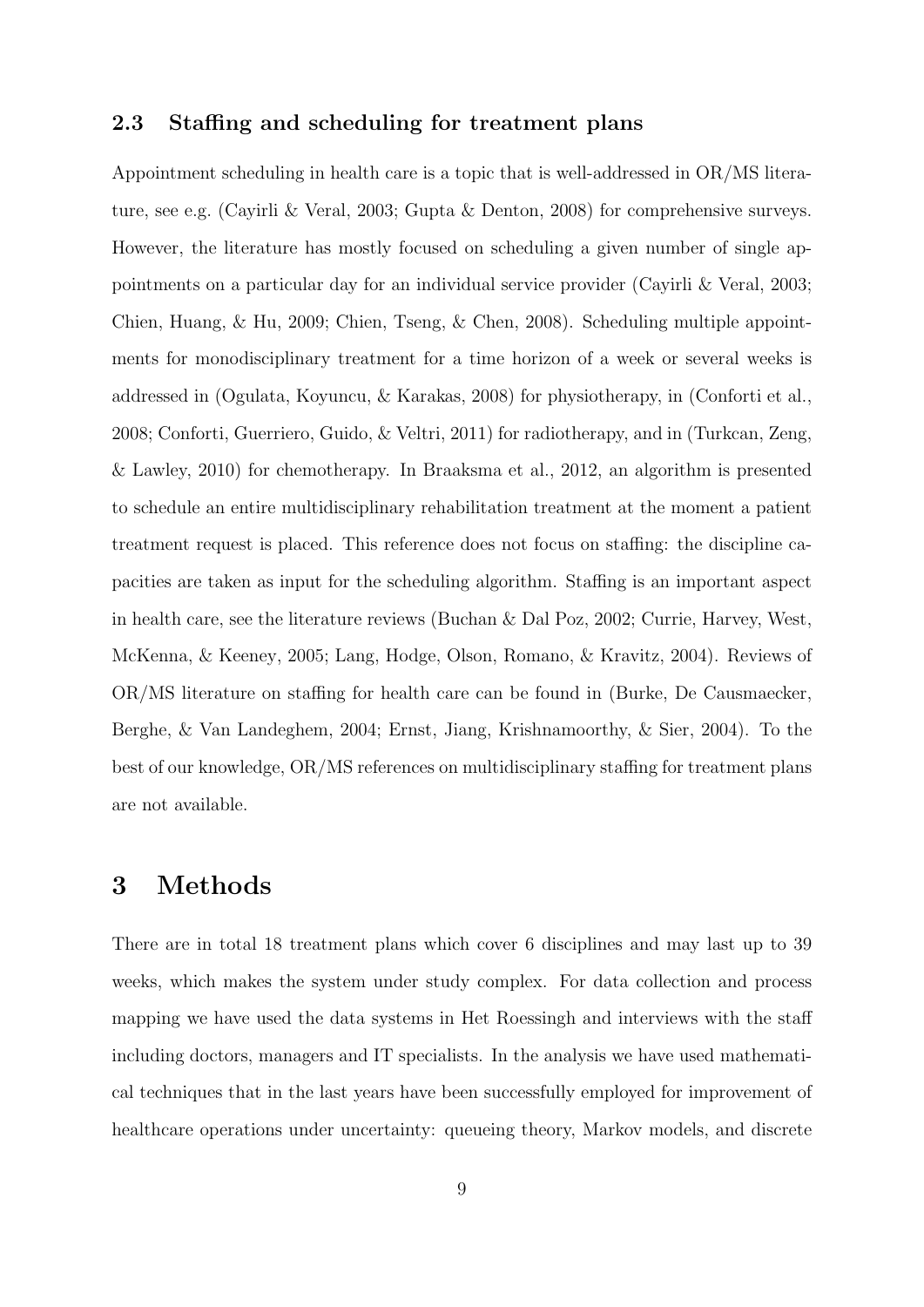event simulations.

An important attribute of our approach is *decomposition* of the process into simpler processes where possible. In particular, we develop three mathematical models that address two specific aspects of the patient flows that can be studied independently. 1) Intakes happen at the beginning of the treatment plan and do not depend on the future treatment. Therefore, we analyze the required number of intakes per week with a separate queueing model. 2) Cancellation of interdisciplinary meetings, where patients are discussed and discharged, result in sometimes unnecessarily prolonged treatment plans. We investigate the effect of such prolongation for each treatment plan separately. 3) We develop a Markov model that describes the progress of patients through treatment plans. The proposed mathematical models are then combined in a simulation model. In the following subsections we describe the methods in more detail.

### 3.1 Data analysis and process mapping

First, we estimate a patient's path through (usually multiple) treatment plans. The treatment plans created by Het Roessingh are blueprints. Some treatments in treatment plans are given only to a fraction of patients, and the duration of the appointments can vary from one patient to another.

We have used historic data and expert opinion to obtain the required information. This resulted in 18 treatment plan blueprints (examples are oncology, whiplash, and back pain). Each treatment plan blueprint prescribes the disciplines a patient of a particular type should be treated by, the required number of treatments per discipline, the duration of each treatment (in minutes) and the week number in which it should take place. In addition, the fractions are included according to which particular appointments series are required for a specific patient, so that individualized treatment plans can be realized based on the treatment plan blueprints. The results for one of the two observation treatment plans are presented in Table 1. This treatment plan of five weeks involves six disciplines.

Next, we analysed *sequential treatment plans and transition percentages.* Usually a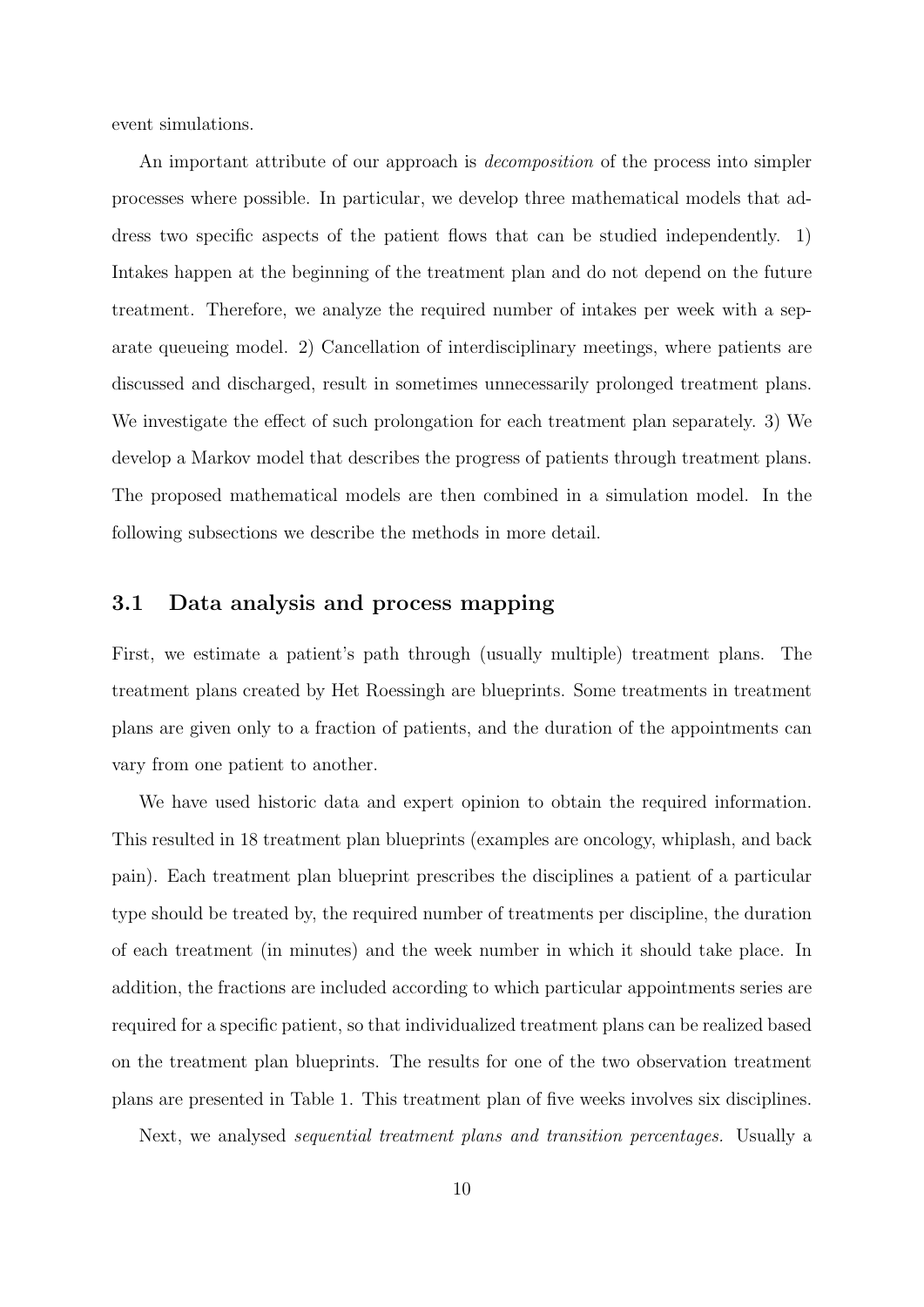|                               |                           | Group | Treatment duration       |                |    |                              |                          | Required  |
|-------------------------------|---------------------------|-------|--------------------------|----------------|----|------------------------------|--------------------------|-----------|
| Discipline                    | Appointment               | size  | Week                     |                |    |                              |                          | for $x\%$ |
|                               |                           |       | 1                        | $\overline{2}$ | 3  | $\overline{4}$               | $\overline{5}$           |           |
| Rehabilitation physician (RP) | Therapy 1                 | 1     | 20                       | 20             | 20 |                              |                          | 100       |
|                               | Therapy 2                 |       | $\qquad \qquad -$        |                |    |                              | 30                       | 100       |
|                               | Interdisciplinary Meeting |       | 15                       | 15             | 15 | 15                           | $\overline{\phantom{a}}$ | 100       |
| Physiotherapist (PT)          | Therapy 1                 | 1     | 60                       | 60             | 60 | $\overline{\phantom{a}}$     | $\overline{a}$           | 100       |
|                               | Interdisciplinary Meeting | 1     | 15                       | 15             | 15 | 15                           | $\overline{\phantom{0}}$ | 100       |
| Occupational therapist $(OT)$ | Therapy 1                 | 1     | 60                       | 60             | 60 | $\overline{\phantom{a}}$     | $\overline{\phantom{0}}$ | 75        |
|                               | Interdisciplinary Meeting | 1     | 15                       | 15             | 15 | 15                           | $\overline{\phantom{0}}$ | 100       |
| Psychologist (PS)             | Therapy 1                 | 1     | 60                       | 60             | 60 |                              |                          | 100       |
|                               | Therapy 2                 |       | 60                       | 60             |    |                              |                          | 80        |
|                               | Therapy 3                 |       | $\overline{\phantom{a}}$ |                |    |                              | 30                       | 100       |
|                               | Interdisciplinary Meeting | 1     | 15                       | 15             | 15 | 15                           | $\overline{\phantom{a}}$ | 100       |
| Social worker (SW)            | Therapy 1                 | 1     | 60                       | 60             | 60 |                              |                          | 80        |
|                               | Therapy 2                 |       | 60                       | $\overline{a}$ |    |                              |                          | 100       |
|                               | Interdisciplinary Meeting | 1     | 15                       | 15             | 15 | 15                           | $\qquad \qquad -$        | 100       |
| Kinesiologist (KI)            | Therapy 1                 | 3     | 30                       | 30             | 30 | $\qquad \qquad \blacksquare$ | $\overline{\phantom{0}}$ | 100       |
|                               | Therapy 2                 | 3     | 30                       | 30             | 30 |                              |                          | 100       |
|                               | Therapy 3                 | 1     | 30                       | 30             | 30 |                              |                          | 75        |
|                               | Interdisciplinary Meeting |       | 15                       | 15             | 15 | 15                           |                          | 100       |

Table 1: Example of a treatment plan blueprint (with the treatment durations given in minutes).

treatment plan is only a part of a complete care process. For example, "Intake" and "Observation" are treatment plans, which are usually followed by other treatment plans. Thus, we need to determine transition percentages between treatment plans. For instance, if the transition percentage from treatment plan 1 to treatment plan 2 is 15%, then 15% of all patients who completed treatment plan 1 will continue with treatment plan 2. Since treatment plans are not yet applied in practice, the transition percentages have been estimated through historic data on the current process. The transition percentages were recorded in  $18 \times 18$  matrix Q, where entry  $(j, k)$ ,  $Q_{(j,k)}$ , is a percentage that treatment plan  $j$  is followed by treatment plan  $k$ .

Finally, we establish *priority rules.* By arrival, after intake, and between treatment plans patients can be put on a waiting list if capacity is insufficient to treat them immediately. Priority rules determine which patients will be treated first if capacity is insufficient to treat all patients on the waiting list. Het Roessingh uses the following order of priority: 1) intake; 2) observation; 3) group treatments; 4) individual treatments.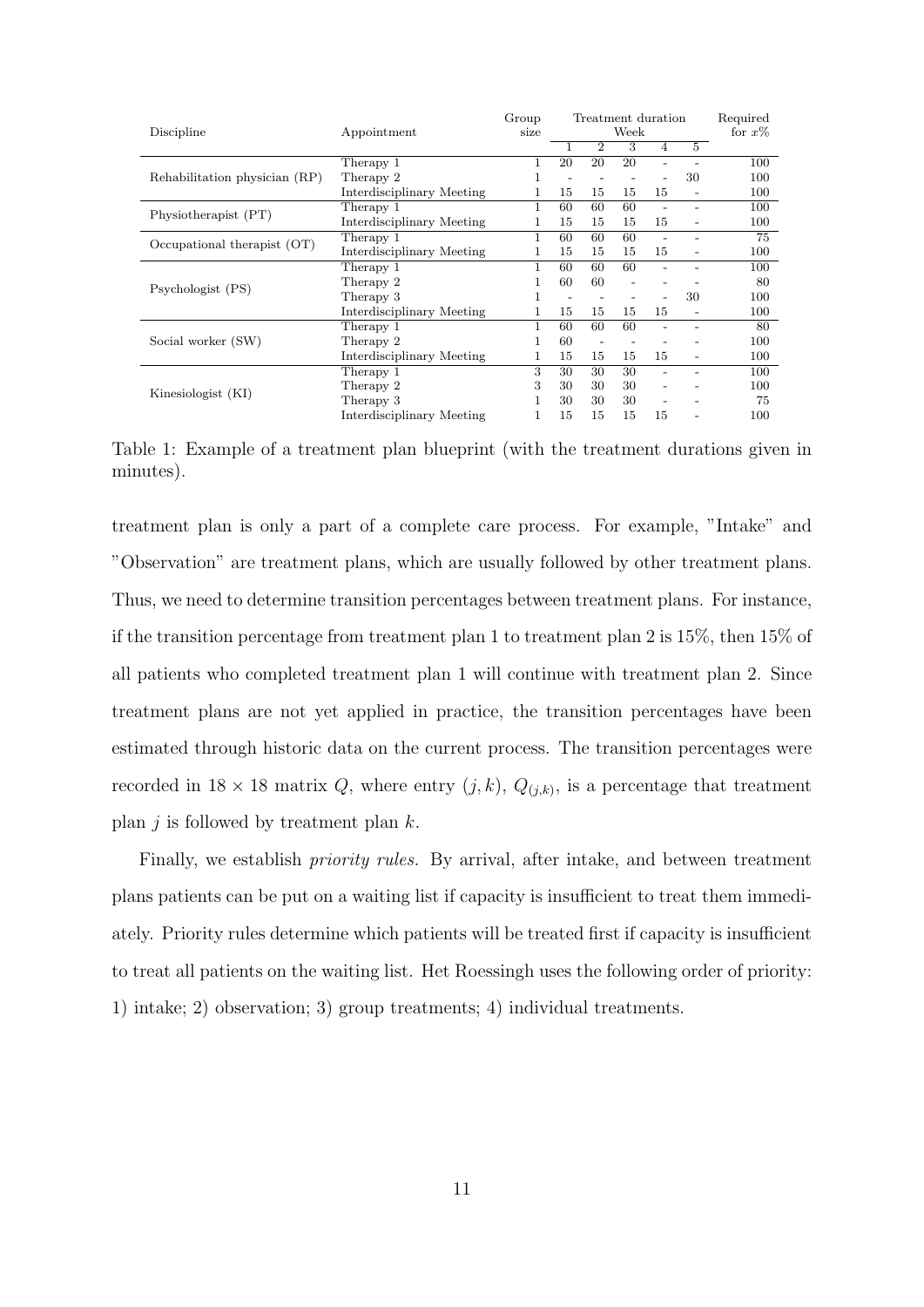#### 3.2 Number of intakes

Intakes take place for several patients simultaneously because intakes usually require similar sets of specialists and procedures. That is, each week  $K$  intake sessions are held, each consisting of N patients. Intake sessions take place only when they are completely filled; if the number of patients waiting for intake is less than  $N$  the intake session is cancelled. Denote the average number of new patients registered in one week by  $\lambda$ . Then the questions that are of interest for Het Roessingh can be formulated as follows. Given  $\lambda$ , K and N, what is the average access time for an intake and what is the probability that the access time exceeds a specified norm? We answer these questions using a queueing model, which is presented in Appendix A.

### 3.3 Interdisciplinary meetings

At fixed points in time, at the interdisciplinary meetings for individual outpatients, specialists discuss the progress of a patient and continuation of the treatment. The first meeting takes place after three weeks, and subsequently every sixth week. When such a meeting is cancelled then usually the treatment period of a patient is extended. Practice shows that the last meeting in the treatment plan is crucial, and whenever this meeting is cancelled the treatment will definitely be extended. For any other meeting the choice of extending the treatment depends highly on the patient's condition. When a treatment is extended, it will be extended with one period of six weeks and one interdisciplinary meeting.

In practice, there is no formal policy for treatment extensions. We consider two possible situations: 1) each cancelled meeting leads to an extension of the treatment; 2) only cancellation of the last meeting leads to an extended treatment. After introduction of the treatment plans, the practical situation will be in between the two options. Applying a simple mathematical method (presented in Appendix B) reveals the negative effect of cancelled meetings on treatment durations, see Section 4.2.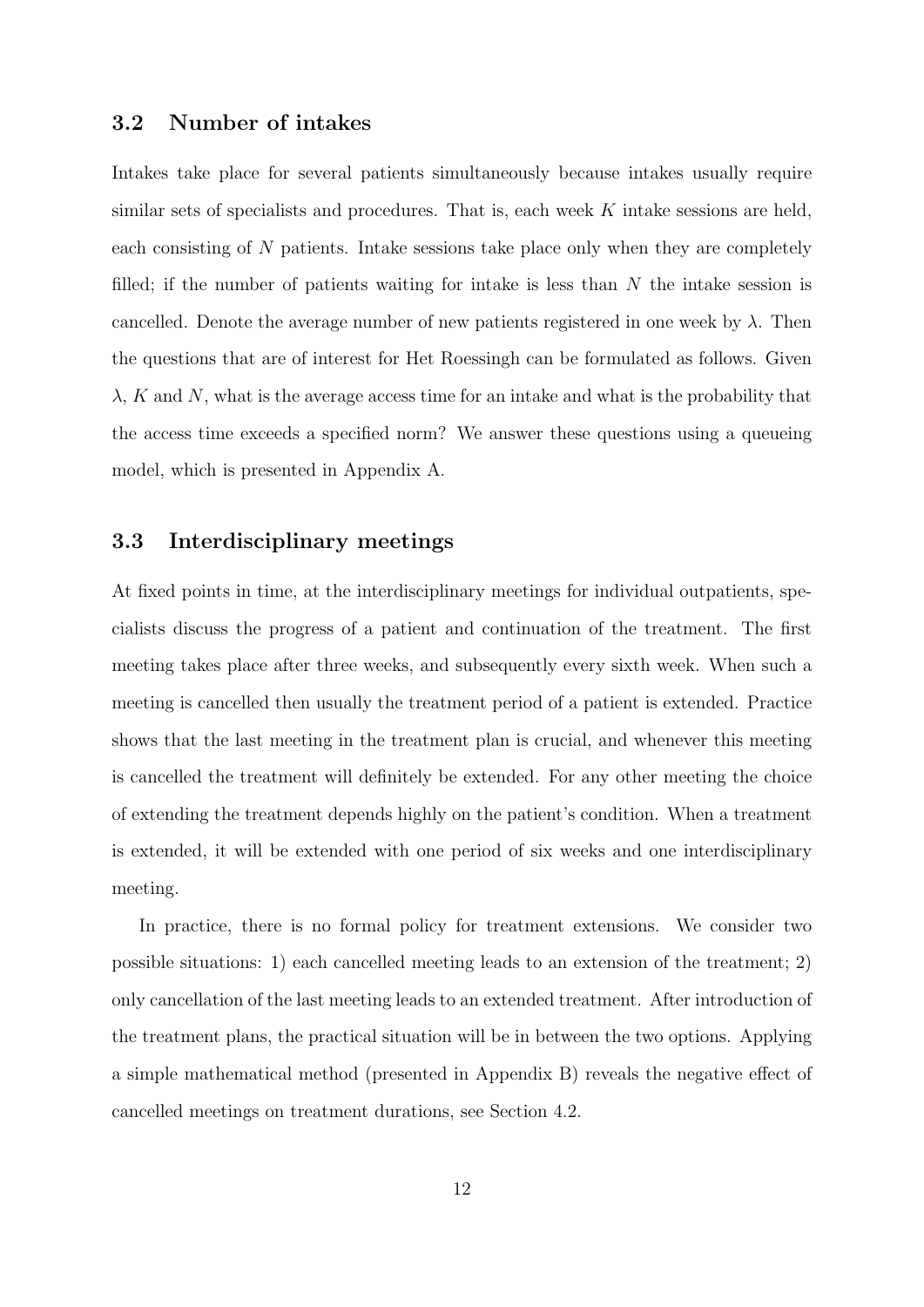#### 3.4 Patient flows

We design a so-called Markov model that describes possible treatment scenarios of a patient (see Appendix C). The required input for the model is estimated from historical data. We use this model to obtain the capacity requirements, that is, the total treatment time (in Full Time Equivalents) for each discipline per week. These are further used to find bottlenecks in the patient flows and can also be used to determine a staffing rule.

#### 3.5 Capacity requirements

We determine the average capacity requirements of the network of patient flows induced by the treatment plans, by (1) calculating the average capacity in hours required per appointment of each type in each week, (2) computing the average capacity required per patient in each week of treatment plan  $j$ , and  $(3)$  considering all possible sequences of treatment plans  $j_1 \to j_2 \to \cdots \to j_k \to j$  that lead to the treatment plan j. The network of treatment plans is such that no patient receives a particular treatment plan twice. Combining (1), (2), and (3) with the average number of arrivals per week gives us for each discipline the average capacity required to treat all patients. The mathematical formulation of this method is presented in Appendix D.

#### 3.6 Staffing improvements

In order to balance the load of disciplines and to improve the performance in terms of number of treated patients, we propose to determine the staffing level such that each discipline has the same (theoretical) load  $\rho^d$ , defined as the average capacity requirement for the discipline divided by the available capacity for this discipline (see Appendix E for details). It is well-known from queueing theory that the load of the system is a defining parameter for the magnitude of queue lengths, access times, and probability of no queue. Therefore, by leveling the load between disciplines, we achieve comparable waiting times for different classes of patients.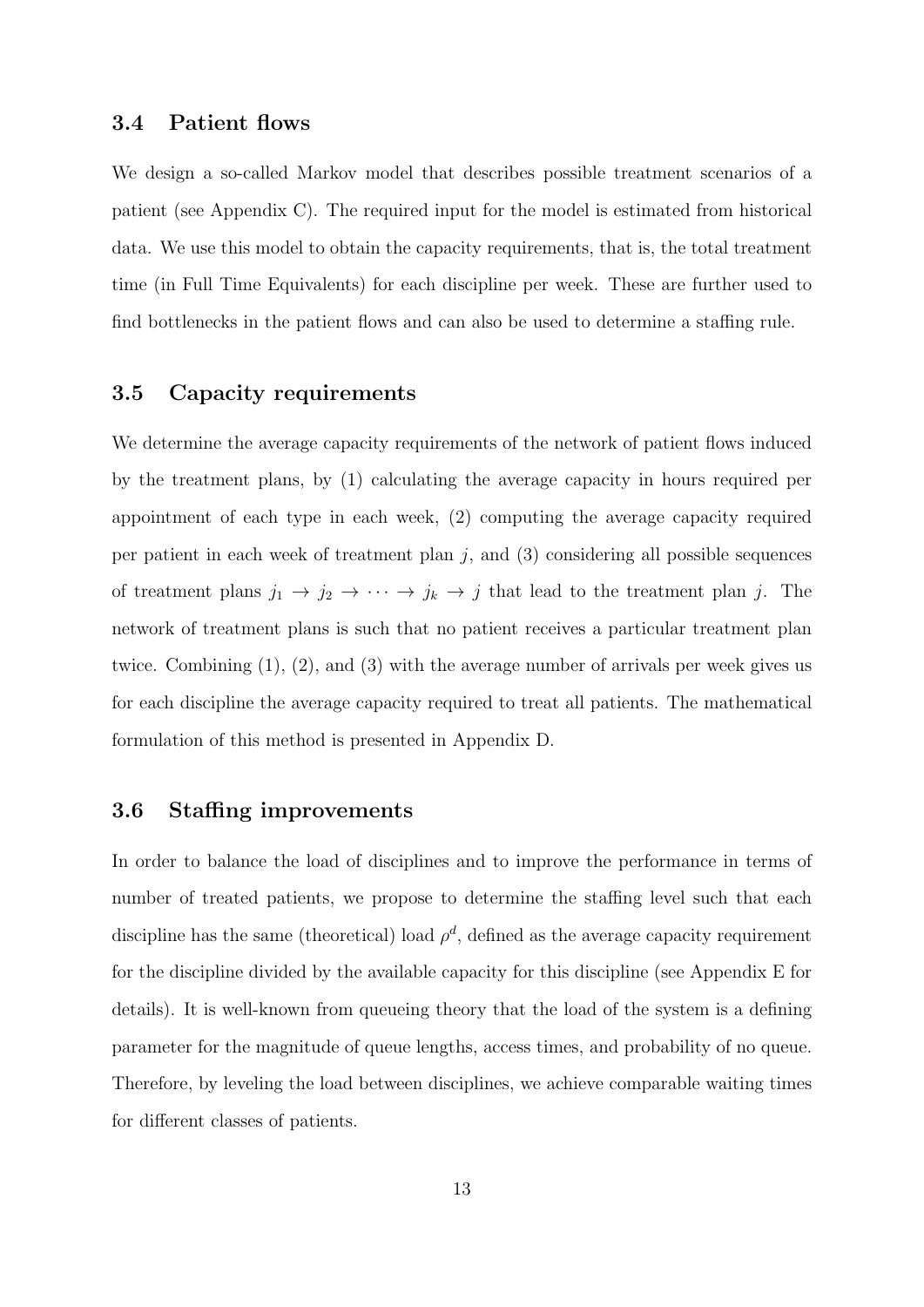#### 3.7 Simulation model

We investigate the performance under different load and staffing levels using discrete event simulation of patient flows (Law, Kelton, et al., 2005). The input for the simulation model consists of: the treatment plans, the transition matrix  $Q$ , the priority rules, the available capacity (either the current staffing rule or our proposed staffing rule), and the mean number of weekly referrals. The process consists of the discrete event simulations that mimic, per week, the entire network of patient flows within the Pain Rehabilitation department in Het Roessingh. The number of arrivals in a week is modelled as a Poisson random variable. The simulation model then performs two actions: 1) for each new patient a first treatment plan is determined using the transition matrix  $Q$ ; 2) each new patient is put on the waiting list corresponding to his/her treatment plan. For each week the simulation model checks whether patients on the waiting lists can start their treatment or not. If there is enough capacity available to treat a patient then the patient starts the treatment, and the available amount of capacity is decreased by the corresponding amount of hours, specified by the treatment plan. Priority rules (see Section 3.1) are used to determine the order in which the patients from the waiting list receive their treatment. When a patient has completed his treatment plan then there are two options: either the patient starts a new treatment plan (which is determined using the transition matrix Q) or the patient leaves the system. The output consists of several performance measures: the time a patient must wait before an intake is completed or until the treatment has started, the total duration of a patient's treatment, and the load or utilization of each specific discipline.

### 4 Findings

Our models enable Het Roessingh to evaluate various improvements of both quality of care and efficiency, ranging from organizing intake procedures and prioritizing interdisciplinary meetings, to indicating bottlenecks and determining staffing levels. This section presents some highlights.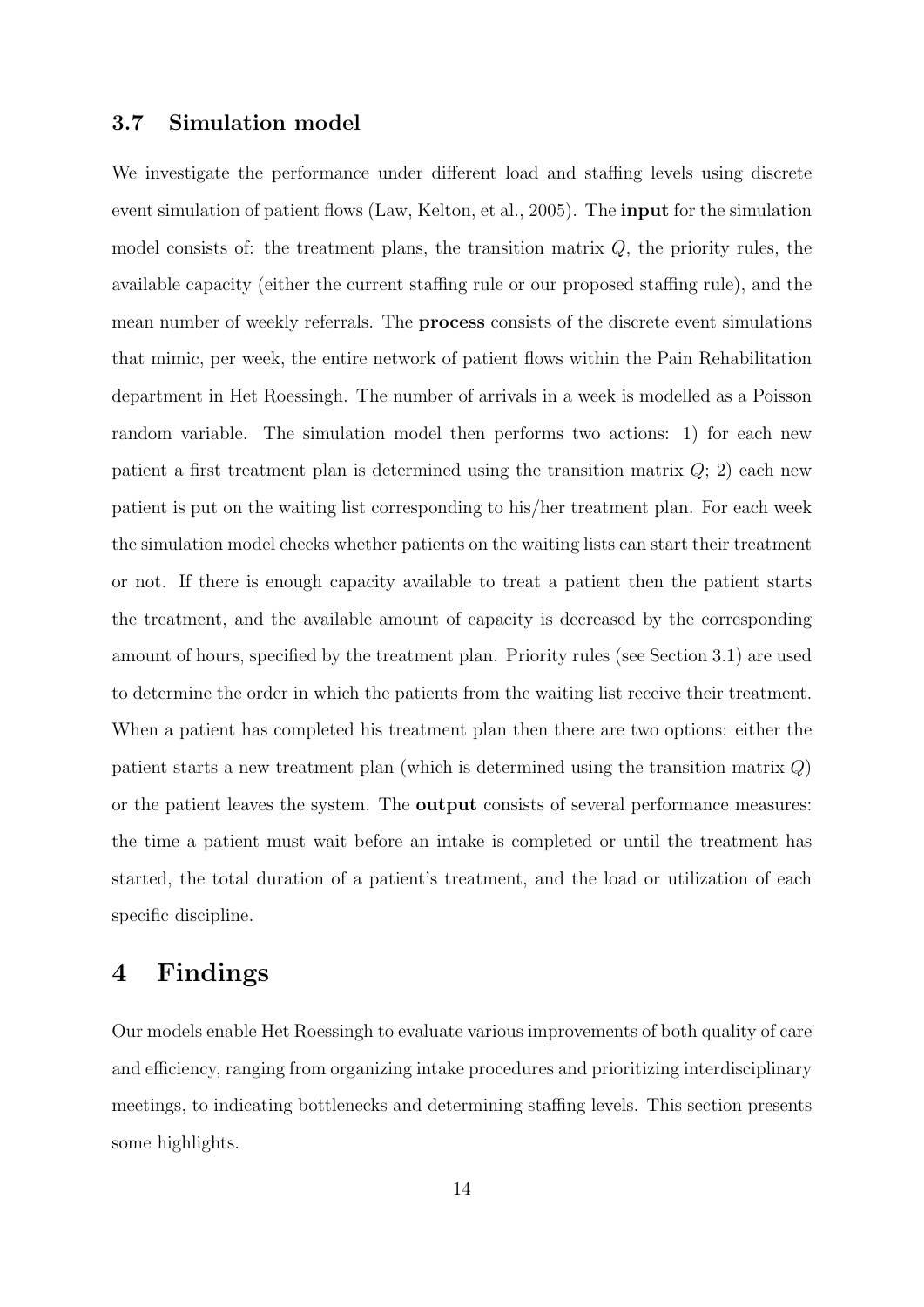#### 4.1 Number of intakes

Dutch health care organizations have agreed upon an access time norm of seeing 80% of the patients within three weeks (Treek Norm, 2012). In addition, it is a target to see all patients within four weeks. In the current configuration Het Roessingh has  $K = 3$ intake sessions of group size  $N = 5$ , which is insufficient to handle the average number of referrals per week ( $\lambda = 17.7$ ). Our results show that increasing the number of intakes to  $K = 3$  and  $N = 6$ , or  $K = 4$  and  $N = 5$ , will be sufficient to satisfy this norm.

Figure 2a gives the average access time for increasing  $\lambda$ , resulting from the queueing model of Section 3.2. Observe that two situations lead to extremely long waiting lists and access times. Firstly, when  $\lambda \approx K \cdot N$ , the load of the system approaches 100%, which results in extremely long access times. Secondly, when  $\lambda \approx 0$  it is difficult to form a group of N patients to plan an intake session because there are almost no arrivals, and thus access times are long. Clearly, the first situation is especially relevant to Het Roessingh. Figure 2b displays the access time percentiles for configurations  $K = 3, N = 6$ and  $K = 4, N = 5$ . The configuration  $K = 3$  and  $N = 6$  is not indicated in Figure 2b as it gives 0% seen within four weeks.

For  $\lambda = 17.7$ , we advise to use  $K = 4$  and  $N = 5$ , and the access time norm is satisfied, all patients are seen within four weeks  $(>>99.9\%)$ , and the utilization of the intake sessions is high: 88.5%.



Figure 2: Intake access time: (a) average, depending on  $\lambda$ , and (b) percentiles per week for  $\lambda = 17.7$ .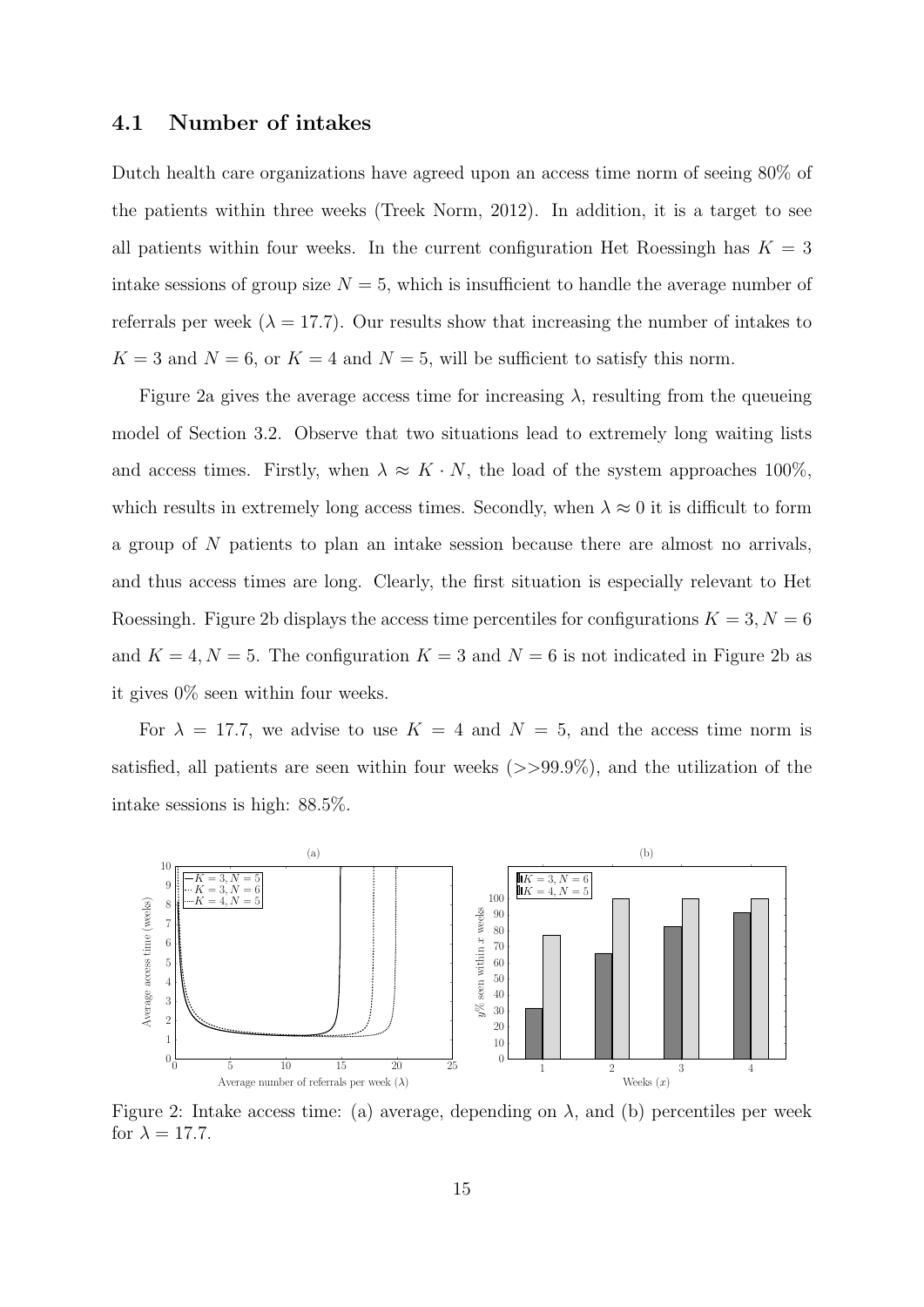### 4.2 Interdisciplinary meetings

Consider a treatment plan of 15 weeks that involves three interdisciplinary meetings. Let p denote the fraction of cancelled meetings. The average extensions of the treatment duration under the two scenarios of Section 3.3 are as follows:

- *Scenario 1* (an additional six treatment weeks for every cancelled interdisciplinary meeting):  $\frac{18p}{1-p}$ .
- *Scenario 2* (an additional six weeks if the last interdisciplinary meeting is cancelled):  $\frac{6p}{1-p}$ .

The cancellation fraction  $p$  has a significant effect on the length of the treatment plan, as illustrated in Figure 3. For instance, under scenario 2, for  $p = 0.1$  the average extension is 0.67 weeks, while for  $p = 0.4$  it increases to 4 weeks. Although the clinicians usually give a higher priority to patient treatments than to the interdisciplinary meetings, our results show that the management must facilitate a higher attendance of the meetings, otherwise the scarce capacity will be spend, in large amounts, on patients that could have been discharged, while the patients who need care will be placed on the waiting list.



Figure 3: An illustration of the effect of cancelling interdisciplinary meeting.

### 4.3 Capacity Requirements and bottlenecks

Evaluating the ability of Het Roessingh to accommodate the implementation of treatment plans with the current discipline capacities, requires the identification of bottlenecks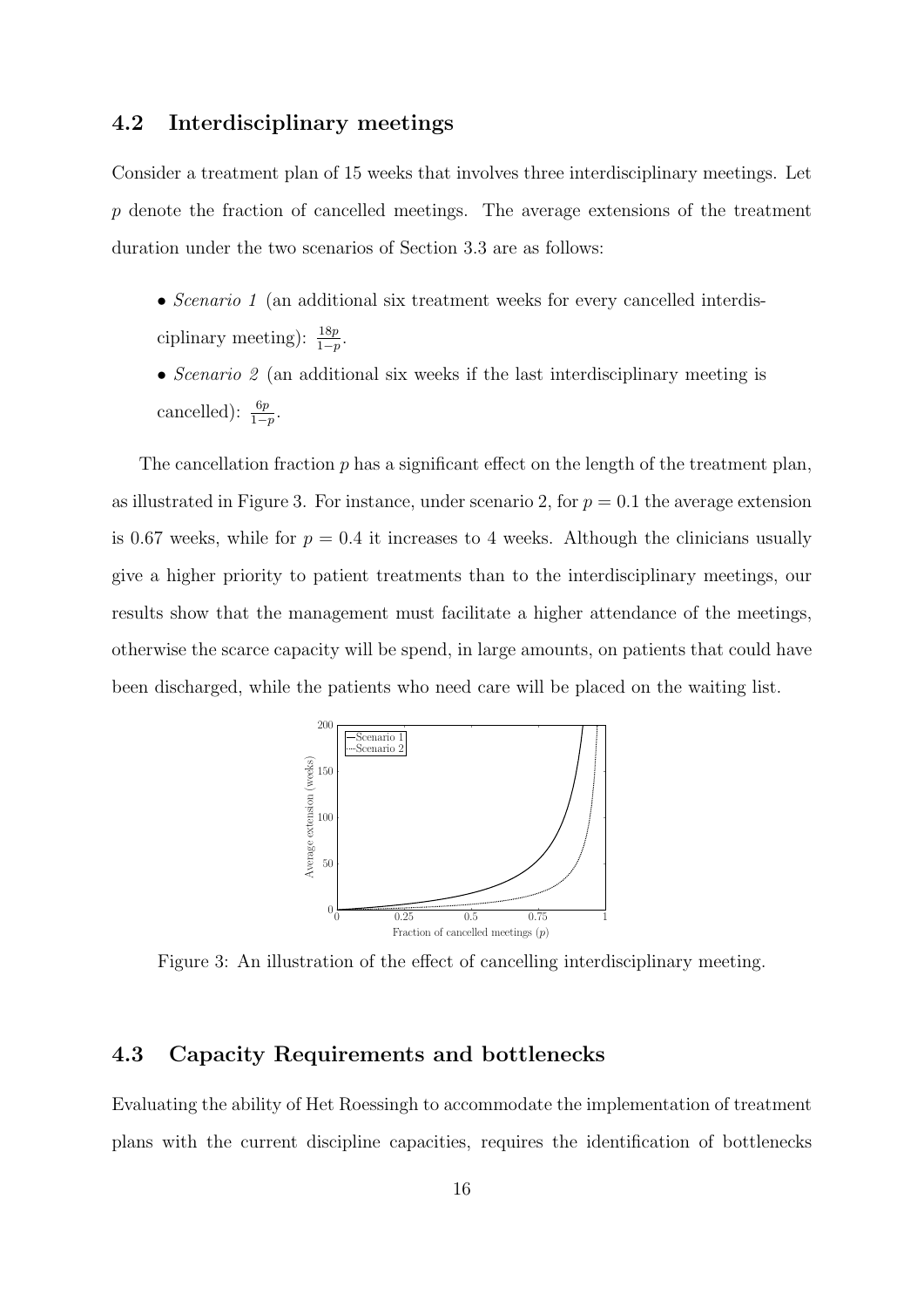and of the maximum number of patients that can be treated by each discipline. The Markov model from Sections 3.4 and 3.5 allows us to identify the bottleneck disciplines, and to determine the maximum number of patient referrals each discipline can handle, by calculating the average capacity requirements per patient referral. The results are presented in Table 2. The capacity requirements are measured in Full Time Equivalents  $(FTE's).$ 

We indicate the bottlenecks in patient flows by comparing the capacity requirements to the actual staffing, for each discipline. When the average capacity requirement exceeds the available capacity, it is a clear indication that the discipline  $d$  constitutes a bottleneck in the system. The fifth column shows that almost all disciplines are overloaded, since the ratio demand over capacity exceeds one. Also, we see that the discipline Occupational Therapists can only handle an average of 8 referrals per week. If we compare this with the actual number of referrals per week (which is on average 17.7) it is clear that the discipline OT is the main bottleneck for the network of patient flows induced by the treatment plans. The conclusion is that complete implementation of treatment plans is only possible if a lower number of referrals is allowed or if staffing levels are adjusted.

| Discipline | Current<br>Staffing $(S)$ | Average capacity<br>required per referral $(A)$ | Capacity required<br>for $\lambda = 17.7$ (D) | Load under<br>$\lambda = 17.7 (=D/S)$ | Maximum<br>throughput $(=\mathrm{S}/\mathrm{A})$ |
|------------|---------------------------|-------------------------------------------------|-----------------------------------------------|---------------------------------------|--------------------------------------------------|
| RP         | 4.00                      | 0.142                                           | 2.509                                         | 0.63                                  | 28.72                                            |
| <b>PT</b>  | 7.38                      | 0.859                                           | 15.212                                        | 2.06                                  | 8.59                                             |
| OТ         | 3.55                      | 0.444                                           | 7.850                                         | 2.21                                  | 8.00                                             |
| PS         | 4.53                      | 0.398                                           | 7.048                                         | 1.56                                  | 11.38                                            |
| <b>SW</b>  | 4.69                      | 0.369                                           | 6.531                                         | 1.39                                  | 12.71                                            |
| ΚI         | 2.58                      | 0.151                                           | 2.664                                         | 1.03                                  | 17.14                                            |
| Total      | 26.73                     | 2.363                                           | 41.820                                        | 1.56                                  | 8.00                                             |

Table 2: Capacity requirements (in FTE) and bottleneck identification.

#### 4.4 Staffing Improvements

Het Roessingh strives to uniformize its processes, switch to treatment plans, reduce the work pressure, and avoid ad hoc decisions in the future. Our results help to achieve these goals by having revealed which disciplines in Pain Rehabilitation suffer from the highest overload in the desirable system design, and by proposing staffing improvements.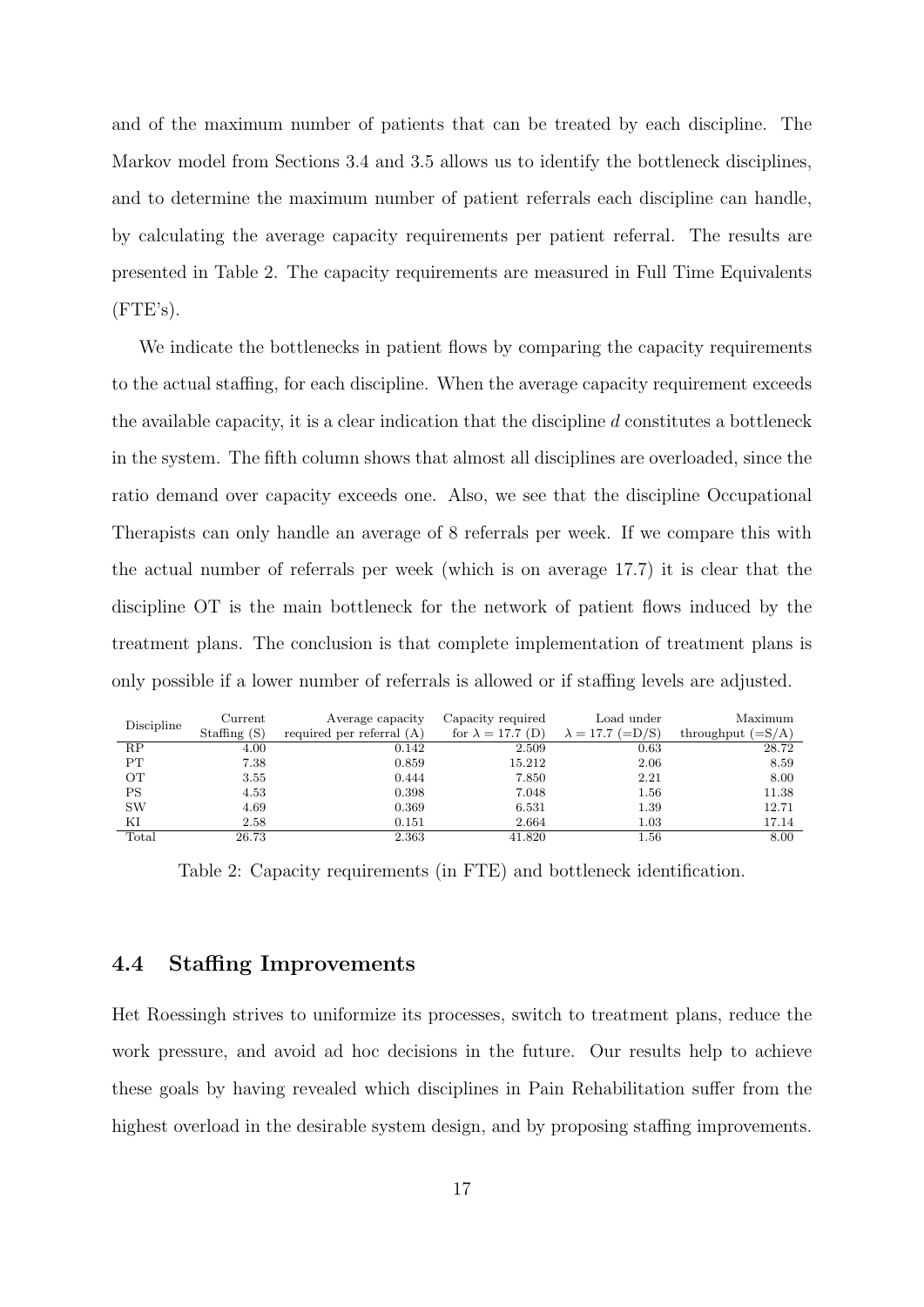To illustrate imbalance of the current staffing and to identify the potential of improved staffing rules as introduced in Section 3.6, we use the simulation model from Section 3.7 to analyse system performance under various referral rates and staffing rules. For each scenario, we perform 15 simulation runs, each simulating 3000 weeks in the Pain Rehabilitation department, of which 500 weeks are taken as warm-up period. Applying Welch's procedure (Welch, 1981), these settings provide a half-width of 5% for the 95% confidence intervals for the various performance indicators. The results are shown in Table 3.

We predict the performance of the system under its new design, which is different from current practice in several fundamental ways. First, the treatment plans have not yet been implemented in Het Roessingh. Second, no ad hoc flexibility in prioritizing patients will be allowed other than specified by type (i.e. intake, observation, group, individuals). Third, only allows to schedule a patient when capacity is available with all disciplines for his/her entire treatment plan. Currently, only part of the treatment plan is scheduled at a time, and ad hoc adjustments are applied for patients who have been waiting too long, so that they receive a higher priority. Finally, indirect times will be included (reporting, administration) in the treatment time while in current practice it is possible to fill out doctors' schedules with treatments only.

The third column of Table 3 represents the current staffing. In Section 4.3, we have shown that multiple disciplines are overloaded when  $\lambda = 17.7$ , thus the queueing system under study is overloaded, implying that queue lengths and access times will grow rapidly without boundaries. Table 2 shows that under the current staffing, an upper bound on the maximum referral rate is 8.0 per week, dictated by the OT discipline. The inherent variability of demand and the interdependence between disciplines makes that that the referral rate must be even lower to keep access times and treatment delays stable. Experimenting with different referral rates revealed that  $\lambda = 7.5$  would be manageable. With this load, we see in the second column of Table 3 that the utilization per discipline is varying between 26% and 93%, which is an indication of unbalanced staffing. We note that in this case the waiting times for individual patients are highly fluctuating. Since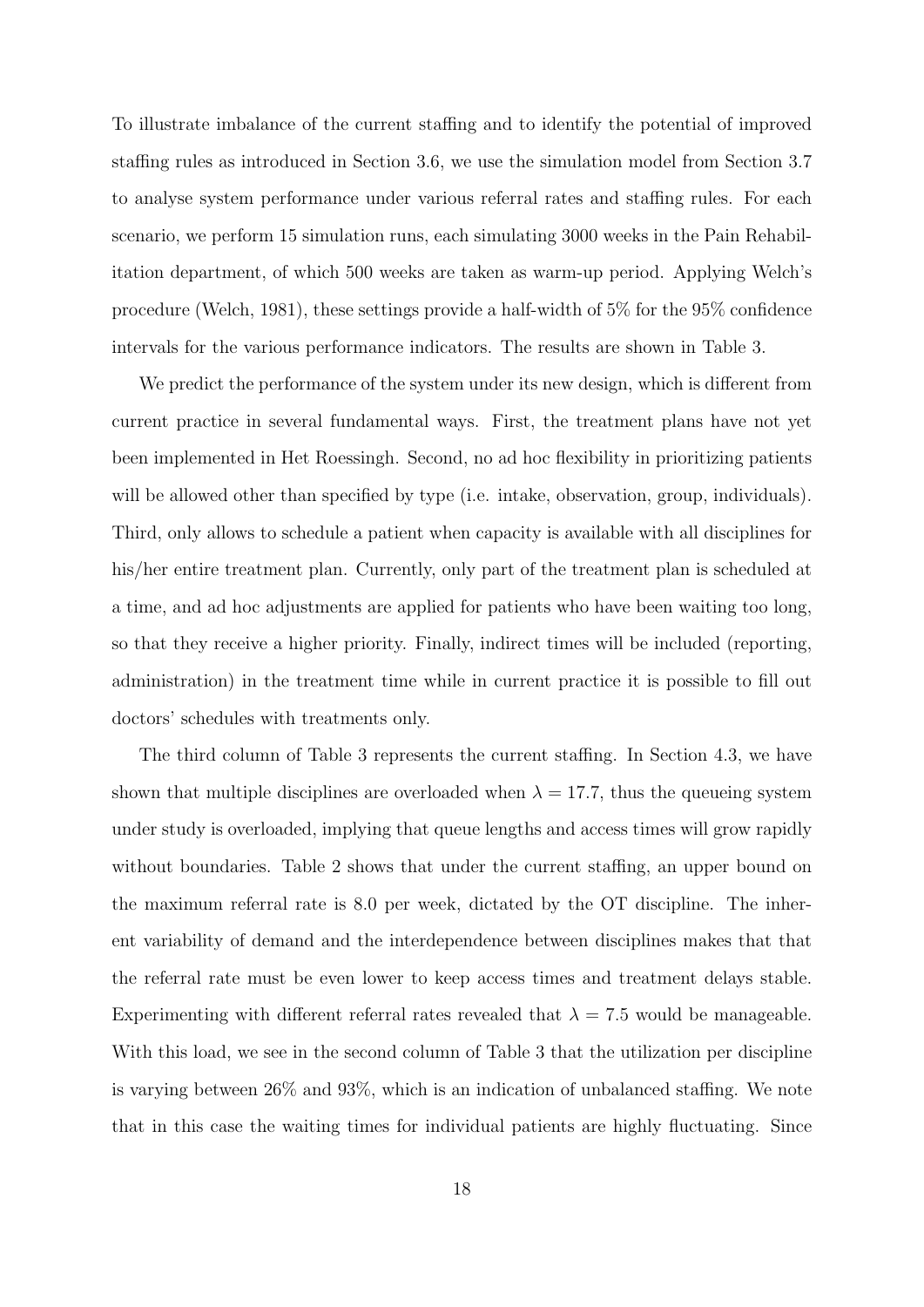| $\lambda \rightarrow$         | 7.5     | 7.5   | 7.5    | 17.7  | 17.7  | 17.7    |
|-------------------------------|---------|-------|--------|-------|-------|---------|
| Staffing Rule $\rightarrow$   | current | 80%   | 85%    | 80%   | 85%   | 90%     |
| Staffing (in FTE)             |         |       |        |       |       |         |
| RP                            | 4.00    | 1.33  | 1.25   | 3.14  | 2.95  | 2.79    |
| PT                            | 7.38    | 8.06  | 7.58   | 19.02 | 17.90 | 16.90   |
| OТ                            | 3.55    | 4.16  | 3.92   | 9.82  | 9.24  | 8.73    |
| <b>PS</b>                     | 4.53    | 3.73  | 3.51   | 8.81  | 8.29  | 7.83    |
| <b>SW</b>                     | 4.69    | 3.46  | 3.26   | 8.16  | 7.68  | 7.26    |
| ΚI                            | 2.58    | 1.41  | 1.33   | 3.33  | 3.13  | 2.96    |
| Total                         | 26.73   | 22.15 | 20.85  | 52.28 | 49.20 | 46.47   |
| Load                          |         |       |        |       |       |         |
| RP                            | 26.5%   | 79.9% | 85.2%  | 80.0% | 85.0% | 90.0%   |
| PT                            | 87.2%   | 79.9% | 85.1%  | 79.8% | 85.1% | 90.1%   |
| <b>OT</b>                     | 93.7%   | 79.8% | 85.1\% | 79.9% | 85.0% | 90.0%   |
| <b>PS</b>                     | 65.8%   | 79.9% | 85.2%  | 79.9% | 85.0% | 89.9%   |
| <b>SW</b>                     | 58.8%   | 79.8% | 85.1%  | 79.9% | 85.1% | 90.0%   |
| ΚI                            | 43.6%   | 79.8% | 85.2%  | 80.0% | 85.1% | 89.9%   |
| Total                         | 66.2%   | 79.9% | 85.1%  | 79.9% | 85.1% | 90.0%   |
| Average (in weeks)            |         |       |        |       |       |         |
| Access Time Intake            | 1.4     | 1.4   | 1.5    | 1.1   | 1.1   | 1.2     |
| Access Time Individual        | 2.2     | 0.2   | 0.7    | 0.0   | 0.1   | 0.7     |
| Access Time Group             | 9.9     | 10.4  | 13.2   | 4.0   | 4.3   | 8.3     |
| Access Time Observation       | 1.8     | 1.9   | 2.5    | 0.7   | 0.8   | 1.3     |
| Prescribed Treatment duration | 21.3    | 21.3  | 21.3   | 21.3  | 21.3  | 21.2    |
| Delay within Treatment        | 4.1     | 3.5   | 4.8    | 1.3   | 1.4   | 3.3     |
| 90-th Percentile (in weeks)   |         |       |        |       |       |         |
| Access Time Intake            | 2.0     | 2.0   | 2.0    | 2.0   | 2.0   | 2.0     |
| Access Time Individual        | 5.9     | 1.0   | 2.2    | 0.0   | 0.8   | $2.2\,$ |
| Access Time Group             | 22.6    | 23.8  | 28.1   | 9.4   | 10.0  | 14.9    |
| Access Time Observation       | 5.0     | 5.0   | 6.3    | 2.0   | 2.0   | 3.3     |
| Prescribed Treatment duration | 36.0    | 36.0  | 36.0   | 36.0  | 36.0  | 36.0    |
| Delay within Treatment        | 11.8    | 10.5  | 13.5   | 4.0   | 4.0   | 6.9     |

Table 3: The results for multiple staffing rules (intake setting:  $K = 4, N = 5$ ).

scheduling individual treatments receives the lowest priority, this can be regarded as a sign that the system is operating close to its maximum capacity.

In columns 4 and 5 the results from aligning the number of FTEs per discipline to demand according to our proposed staffing rule with  $\lambda = 7.5$  are shown, with the preset load 80% and 85%. We see that the average access times and total treatment times are comparable with the third column but that the load per discipline is better distributed and higher on average. Our proposed staffing rule reduces the total number of FTE by 17% to 22% without decreasing system performance. Under a preset load per discipline of 90%, the system is overloaded. This is explained by the fact that disciplines are highly dependent: a discipline can often not start a treatment for one patient before the treatment of another patient is completed by another discipline. Therefore, some capacity loss is unavoidable. Here we also clearly observe the economies of scales effect: when  $\lambda = 17.7$ , the system can function under the preset load 90% per discipline.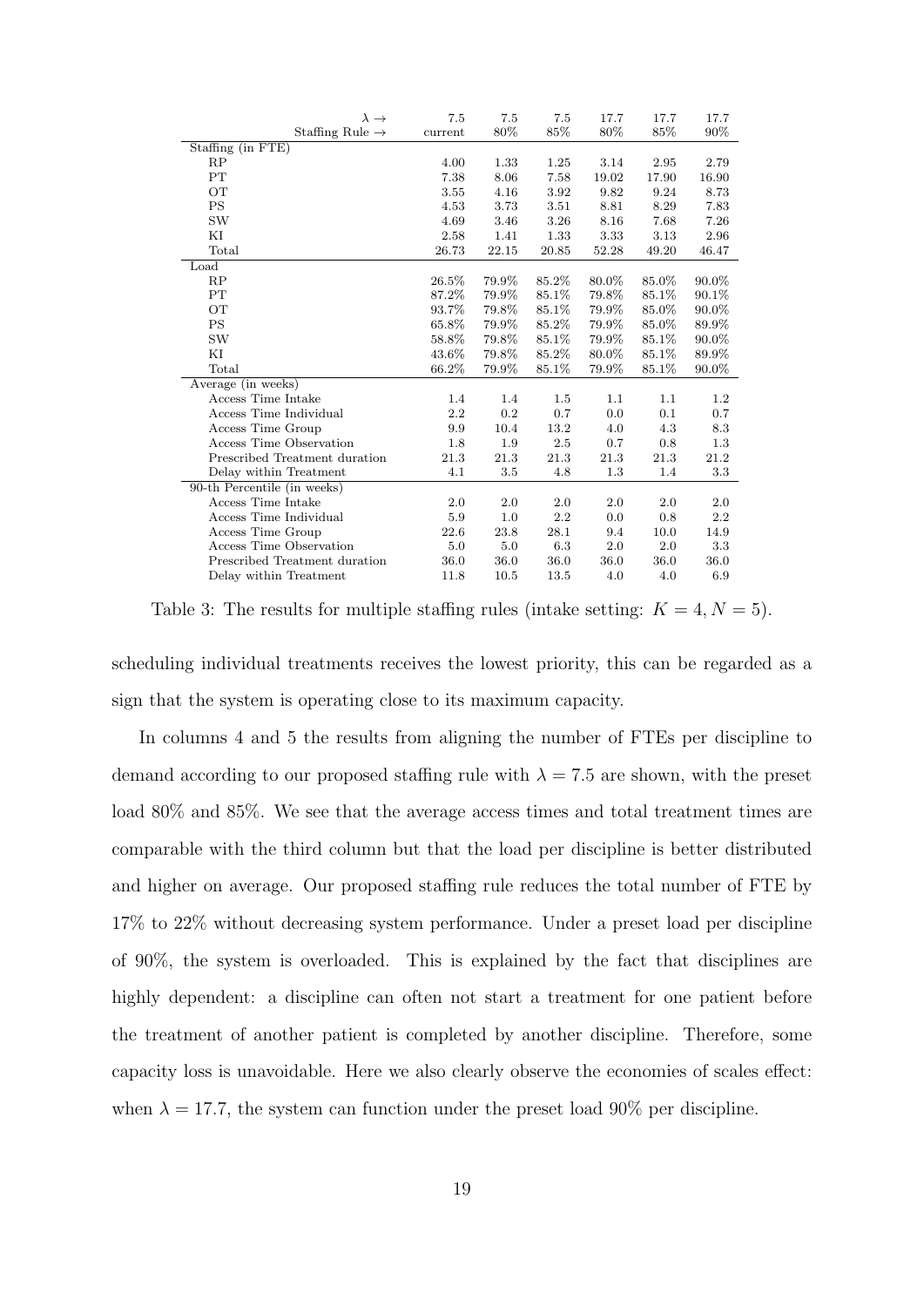In the last three columns the results are presented using our staffing rule for  $\lambda = 17.7$ , with preset loads of 80%, 85% and 90%. We see that the loads per discipline are balanced and access times are small. Treatment delays decrease compared to the case with  $\lambda = 7.5$ , so that treatment discontinuity is reduced. A final apparent observation is that to be able to fully implement treatment plans under a demand scenario of 17.7 referrals per week, a significant increase in the number of FTEs is required.

### 5 Practice Implications

The results of this case study can be subdivided in two categories: basic insights and tools. The basic insights are the evaluation of the required number of intakes per week, and the quantitative characterization of the importance of interdisciplinary meetings. In Section 4.1, we have shown that there is flexibility in how intake sessions can be organized, but the average number of available intake slots per week must be larger than an average number of weekly referrals by a visible margin, otherwise, the access times will inevitably increase beyond the Dutch national access time norm. To this end, we advise Het Roessingh to plan four intake sessions during each of which five patients can be seen. One could decide to plan more intake sessions but this will result in a decrease of the utilization of the planned intake sessions. In Section 4.2, we have demonstrated that cancellations of interdisciplinary meetings lead to unnecessary capacity losses. We conclude that the interdisciplinary meetings should have top priority, and the management must facilitate a high attendance of these meetings by the doctors and therapists.

We have developed tools to determine capacity requirements (Section 4.3) and to formulate staffing rules (Section 4.4). These tools are tailored to the intended implementation of treatment plans. Indirect time is included in the treatment time to avoid clinician overload, and to ensure that interdisciplinary meetings are not cancelled as a result of unavailability of the required documentation. Our methods allow to evaluate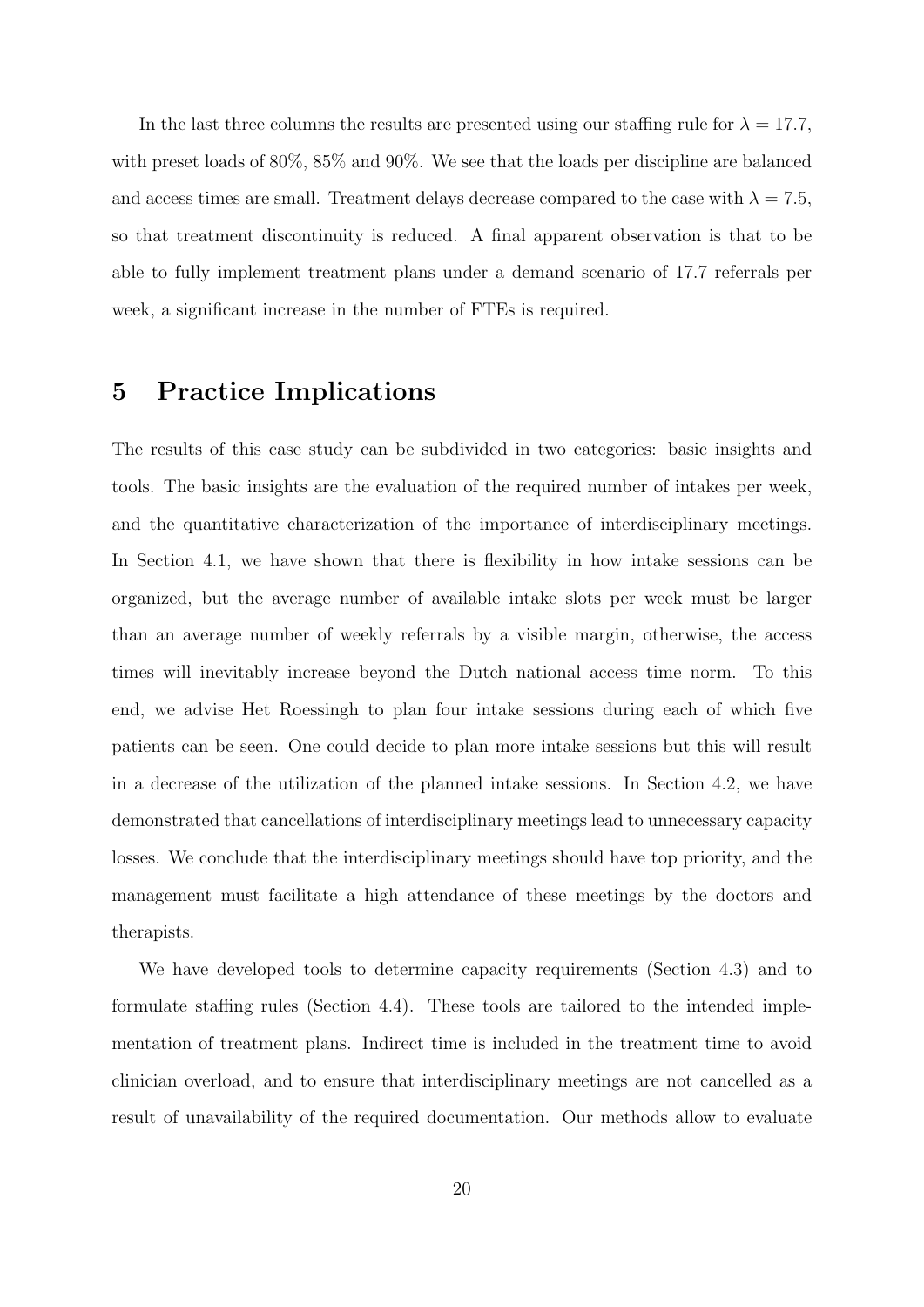system design before actual changes are made. Therefore, they can assist the management in making optimal logistical decisions during the implementation of treatment plans.

To make patient flows more predictable, and to offer patients a more consistent and reliable quality of care, more and more rehabilitation centers organize treatments according to treatment plans. We have shown that OR/MS methods, being able to quantitatively evaluate patients flows and prospectively asses the system's performance, are most suitable to support this organizational change. One of the main challenges of this study has been to map the treatment plans from the available data. In this article, we have described what type of data is essential for mapping, modelling and evaluating the patient flows. Our proposed methodology for the treatment plans mapping and system analysis, developed for Het Roessigh, is general which makes that it can be extended and applied in other rehabilitation centers.

### Appendix

### A Model for the intake process

This appendix belongs to Section 3.2. Let  $L_t$  denote the number of patients waiting for an intake at the beginning of week  $t, t = 1, 2, \ldots$  Next, let  $A_t$  be the number of new patients (arrivals) in week t, and  $S_t$  the number of intakes (services) in week t. Then the queue length  $L_t$  satisfies a so-called Lindley's recursion:

$$
L_{t+1} = L_t + A_t - S_t, \quad t = 1, 2, \dots
$$
 (1)

Indeed, compared to the queue length at the beginning of week  $t$ , the number of arrivals must be added and the number of completed intakes must be subtracted in order to obtain the queue length at the beginning of week  $t + 1$ . Furthermore, we note that  $S_t$  depends on  $L_t$  as follows:  $S_t = \min\left\{N \cdot \left\lfloor\frac{L_t}{N}\right\rfloor\right\}$  $\left[\frac{L_t}{N}\right]$  ,  $K \cdot N$ ,  $t = 1, 2, \ldots$  This expression reflects the maximum number of sessions that can be filled, which has an upper limit of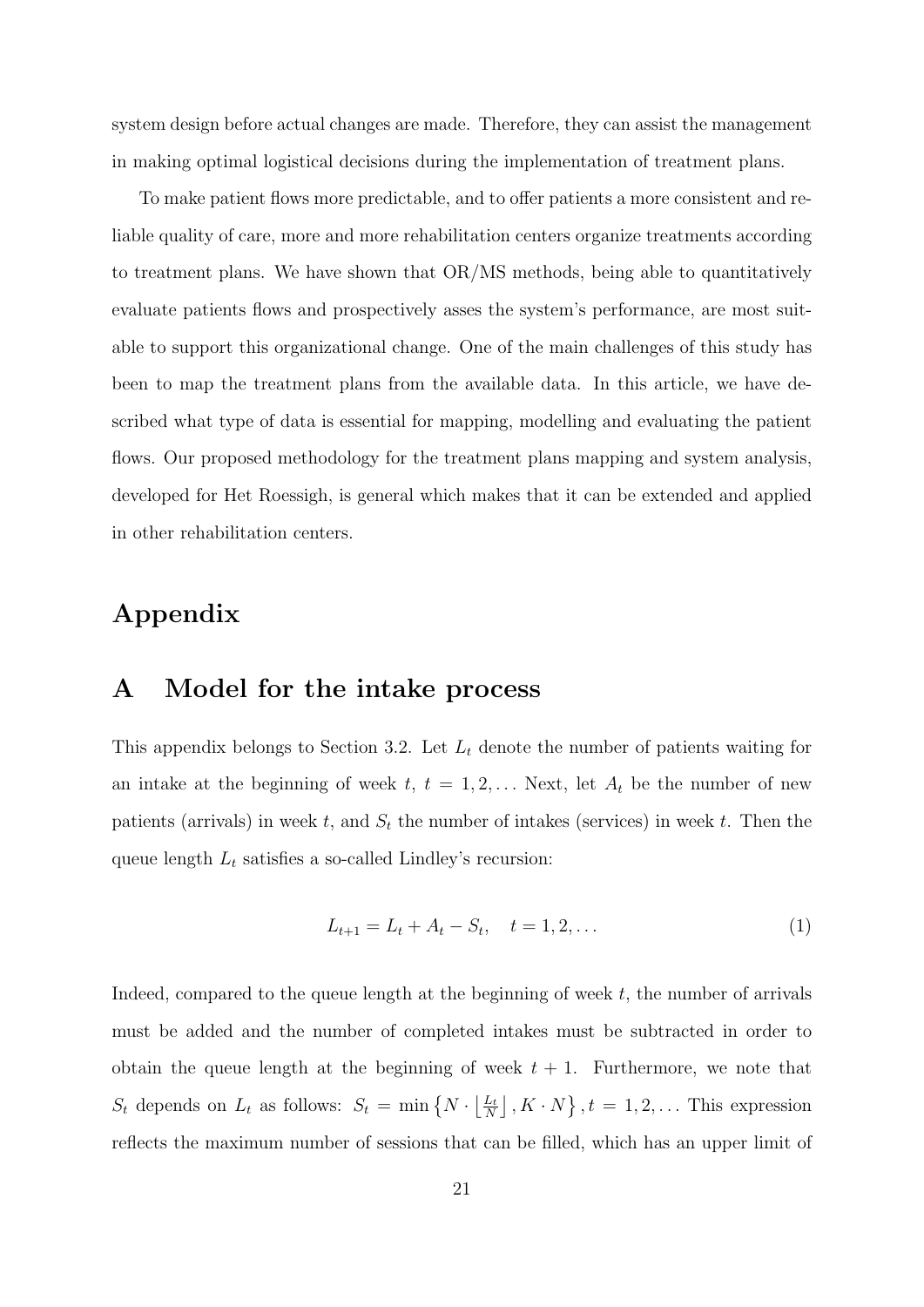K, multiplied by the size of each session N. Assume that the number of arrivals in each week is independent of each other. Then  $\{L_t, t \geq 1\}$  is a Markov process, of which the stationary probabilities,  $\pi_l = \lim_{t \to \infty} P(L_t = l), l \geq 0$ , can be found.

We model  $A_t$ ,  $t = 1, 2, \ldots$ , as independent random variables, each having a Poisson distribution with mean  $\lambda$ . The assumption of Poisson distribution is common and most suitable if patients arrive independent of each other, as is the case in our study. We choose a truncation approximation, to approximate equation (1). Specifically, we assume that  $L_t$  cannot exceed some large but finite number  $l_{max}$  and numerically solve the resulting finite Markov chain. The obtained stationary probabilities provide a good approximation for the  $\pi_l$ 's, and are then used to find the stationary probability distribution of the access time.

# B Model for interdisciplinary meeting cancellations

This appendix belongs to Section 3.3. Let  $p$  denote the probability that an arbitrary interdisciplinary meeting is cancelled. For convenience of the mathematical presentation, we first present situation 2, and then situation 1.

*Situation 2.* If only the last meeting is important then extension of at least one period happens with probability p, and the probability of k six-week-extensions is  $p^k(1-p)$ ,  $k = 0, 1, \ldots$  This is a shifted geometric distribution with mean  $p/(1-p)$ .

*Situation 1.* If each cancelled meeting leads to a six-weeks prolongation, then the treatment continues until all planned meetings have taken place. Since the treatment plan contains  $x \geq 1$  meetings, the probability distribution of the number of six-weeksextensions is a sum of  $x$  random variables with a shifted geometric distribution with mean  $p/(1-p).$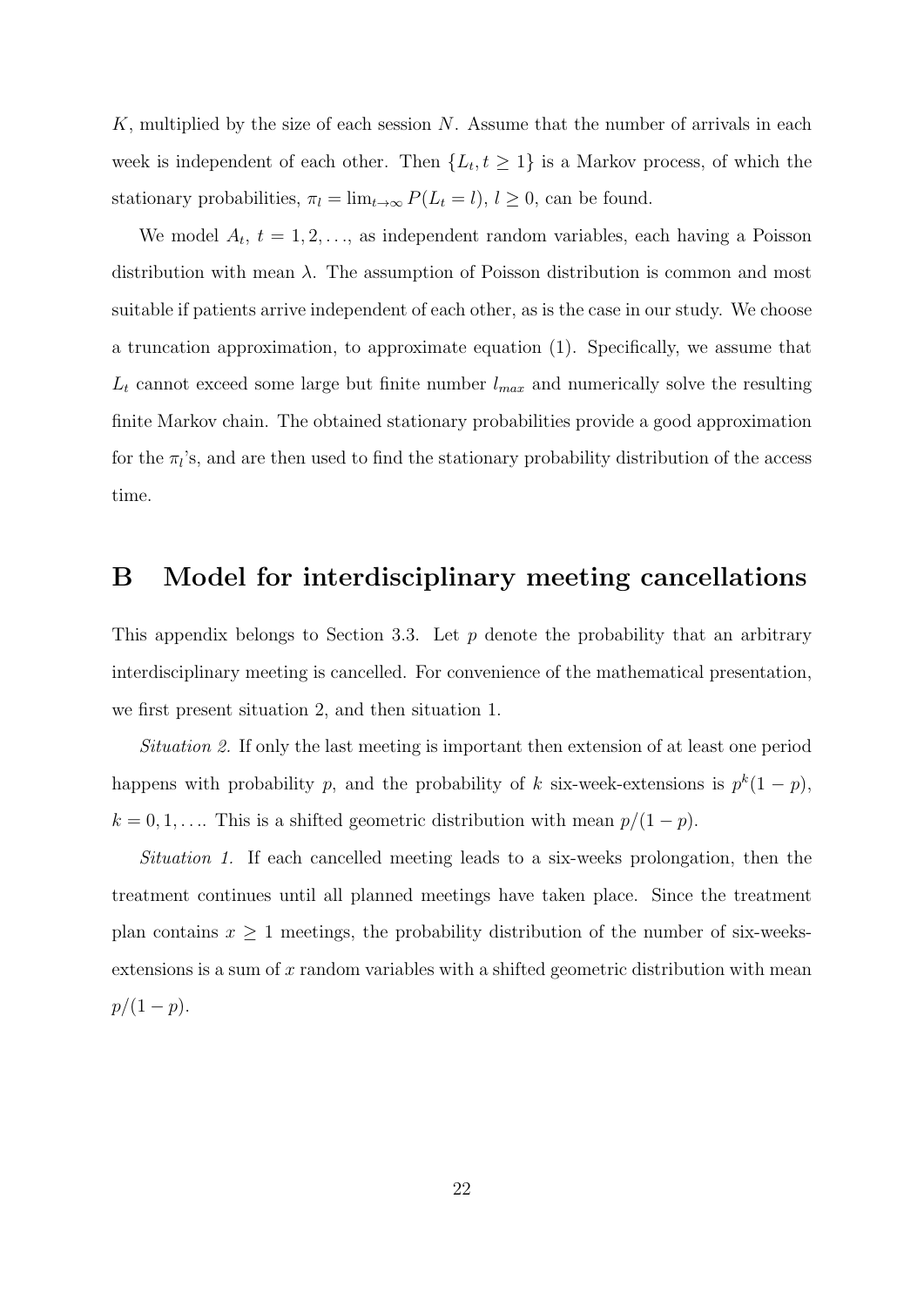### C Model for patient flows

This appendix belongs to Section 3.4. Let  $l_i$  be the duration in weeks of treatment plan  $j = 1, 2, \ldots, 18$ . For each week  $w = 1, 2, \ldots, l_j$  in a treatment plan j, for each discipline  $d = 1, 2, \ldots, 10$ , we are given a complete description of the number of appointments of type a,  $n_{w,j}^{d,a}$ , and the probability that an appointment is needed,  $p_{w,j}^{d,a}$ . Our modelling assumption is that transitions between treatment plans happen according to a Markov process, that is, after completing treatment plan  $j$  a patient proceeds to treatment plan k with probability  $Q_{(j,k)}$ , independent of the past.

### D Model for capacity requirements

This appendix belongs to Section 3.4. The calculations presented here, are performed for each discipline separately, therefore we omit a superscript d. Let  $L^a_{w,j}$  denote the random appointment length, and  $Z_{w,j}^a$  the mean amount of capacity (in hours) needed per appointment of type a in week w. Then, clearly,  $\mathbb{E}[Z_{w,j}^a] = n_{w,j}^a \cdot \mathbb{E}[L_{w,j}^a] \cdot p_{w,j}^a$ and the mean amount of capacity needed per patient in week  $w$  of treatment plan  $j$  is  $\mathbb{E}[Z_{w,j}] = \sum_a \mathbb{E}[Z_{w,j}^a].$ 

Denote by  $N_{w,j}$  the number of patients that, at a certain point in time, are in week w of a treatment plan  $j$ . Using the transition matrix and the mean number of arrivals per week, we are able to determine  $\mathbb{E}[N_{w,j}]$  as follows. Consider all possible sequences of treatment plans  $j_1 \to j_2 \to \cdots \to j_k \to j$  that lead to the treatment plan j. Assume also that all interdisciplinary meetings take place as planned, so there is no random prolongation of the treatment plans. Recall that  $\lambda$  is the average number of newly arrived patients per week. Then for each  $w = 1, \ldots, l_j, j = 1, 2, \ldots, 18$ , we have

$$
\mathbb{E}[N_{w,j}] = \sum_{0 \to j_1 \to j_2 \to \cdots \to j_k \to j} \lambda \cdot Q_{(0,j_1)} Q_{(j_1,j_2)} Q_{(j_2,j_3)} \cdots Q_{(j_{k-1},j_k)} Q_{(j_k,j)}.
$$

Denote by  $C_{w,j}$  the amount of capacity needed in week w for treatment plan j. Under the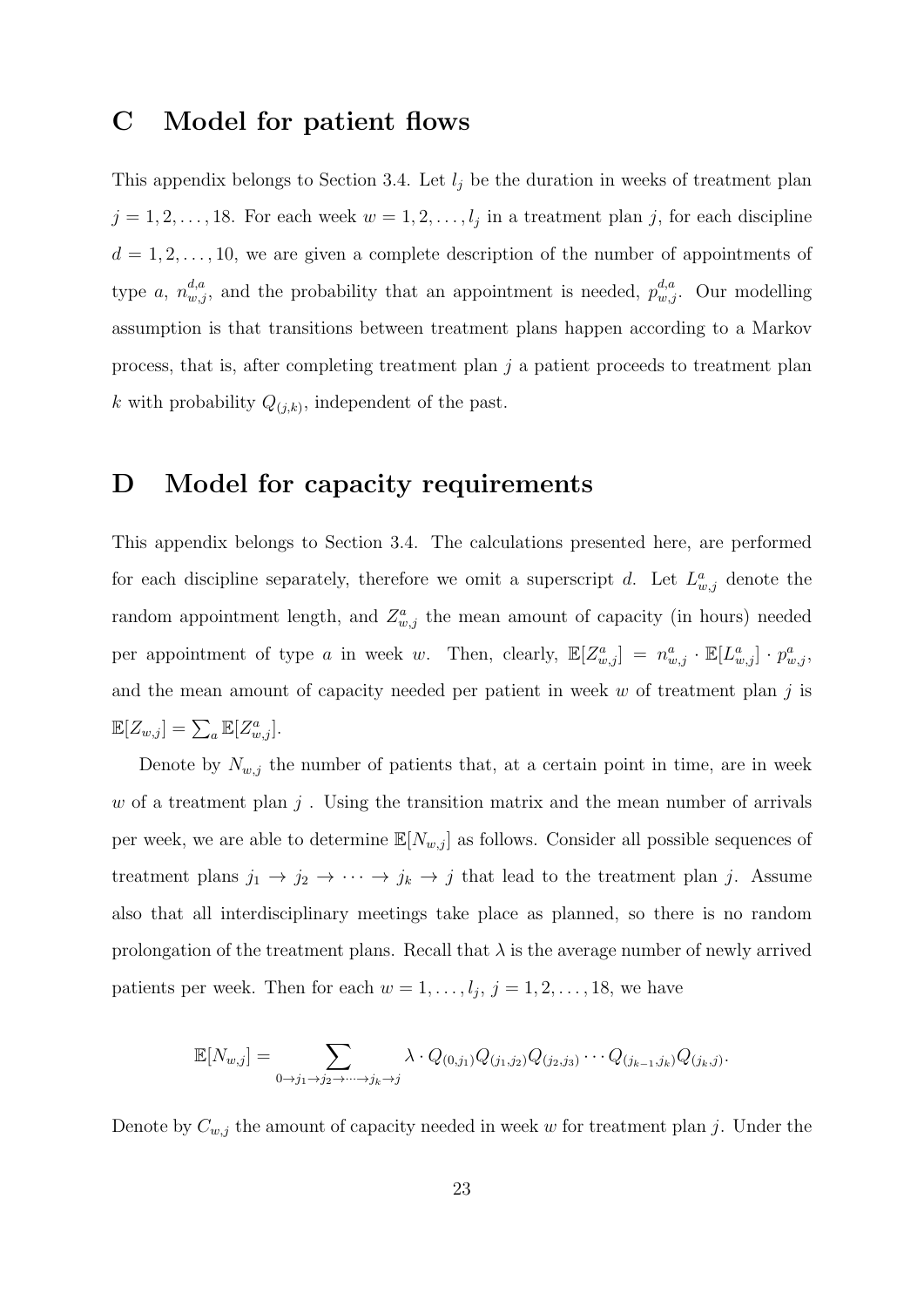natural assumption that the numbers  $N_{w,j}$  and  $Z_{w,j}$  are independent, we find  $\mathbb{E}[C_{w,j}] =$  $\mathbb{E}[Z_{w,j}]\mathbb{E}[N_{w,j}]$ . The mean amount of capacity needed to treat all patients, the *capacity requirements* for a discipline is given by  $\mathbb{E}[C] = \sum_{j=1}^{18} \sum_{w=1}^{l_j} \mathbb{E}[C_{w,j}]$ . This approach can be extended to the case when interdisciplinary meetings are sometimes cancelled leading to longer treatments, by allowing a random length of a treatment plan.

### E Model for staffing improvements

This appendix belongs to Section 3.6. To achieve balanced staffing, we set the capacities of the disciplines such that the following holds for each discipline d:

$$
\rho^d = \mathbb{E}[C^d]/[\text{available capacity of discipline } d] = \rho.
$$

In the context of call-centers and other applications a so-called square-root staffing rule is often used to define the optimal capacity level S:  $S = \lambda + \beta \sigma$ , where  $\lambda$  and  $\sigma$  are, respectively, the mean and the standard deviation of the workload offered to the system per time unit. This so-called square-root staffing rule is theoretically justified when the amount of work  $\lambda$  grows large, and  $\sigma$  is of the order  $\sqrt{\lambda}$ , hence, the utilization or load  $\rho$  approaches 1 (heavy-traffic regime), see e.g. (Borst, Mandelbaum, & Reiman, 2004). In our situation, however, simulations show that the utilization of almost 100% cannot be achieved due to the interaction between the disciplines (see Section 4.3). Then the square-root staffing rule does not give advantages against the staffing rule with equal  $\rho$ that we have chosen. This is confirmed by our numerical results where we computed  $\sigma[C^d]$  using similar but more involved derivations as in Appendix D, and then evaluated staffing levels with different values of  $\beta$ . Since we did not find improvements against the staffing rule with equal  $\rho$ , we choose to not present the results in this paper.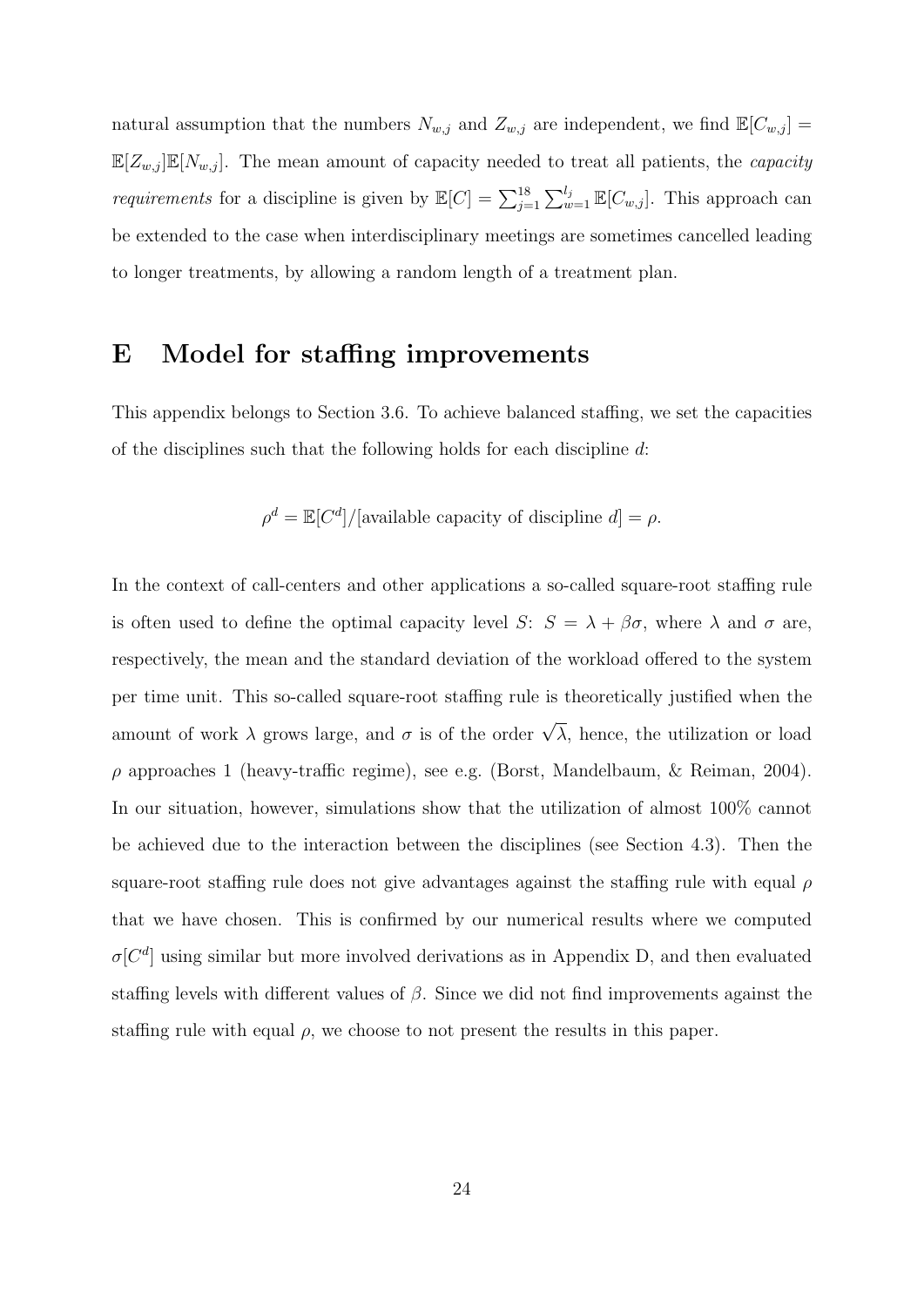## Acknowledgement

This research is supported by the Dutch Technology Foundation STW, applied science division of NWO and the Technology Program of the Ministry of Economic Affairs, and by the the Royal Dutch Academy for Sciences KNAW.

### References

INFORMS Website. (2012).

*Retrieved June 21, 2012, from: http://www.informs.org/* .

SEO Economisch Onderzoek & Revalidatie Nederland. (2008). *Kosten en baten van revalidatie.* (Available at: http://www.revalidatienederland.nl/actueel/publicaties)

World Health Organization & The World Bank. (2011). *World report on disability*.

- Borst, S., Mandelbaum, A., & Reiman, M. (2004). Dimensioning large call centers. *Operations Research*, *52* (1), 17-34.
- Braaksma, A., Kortbeek, N., Post, G., & Nollet, F. (2012). Integral multidisciplinary rehabilitation planning. *Technical report, University of Twente, submitted to HCMS, available on request*.
- Brandeau, M., Sainfort, F., & Pierskalla, W. (Eds.). (2004). *Operations Research and Health Care: a Handbook of Methods and Applications*. Kluwer Academic Publishers.
- Buchan, J., & Dal Poz, M. (2002). Skill mix in the health care workforce: Reviewing the evidence. *Bull World Health Organ*, *80* (7), 575-580.
- Burke, E., De Causmaecker, P., Berghe, G., & Van Landeghem, H. (2004). The state of the art of nurse rostering. *journal of scheduling*, *7* (6), 441–499.
- Campbell, H., Hotchkiss, R., Bradshaw, N., & Porteous, M. (1998). Integrated care pathways. *British Medical journal*, *316* , 133-137.
- Cayirli, T., & Veral, E. (2003). Outpatient scheduling in health care: A review of literature. *Production and Operations Management*, *12* , 519-549.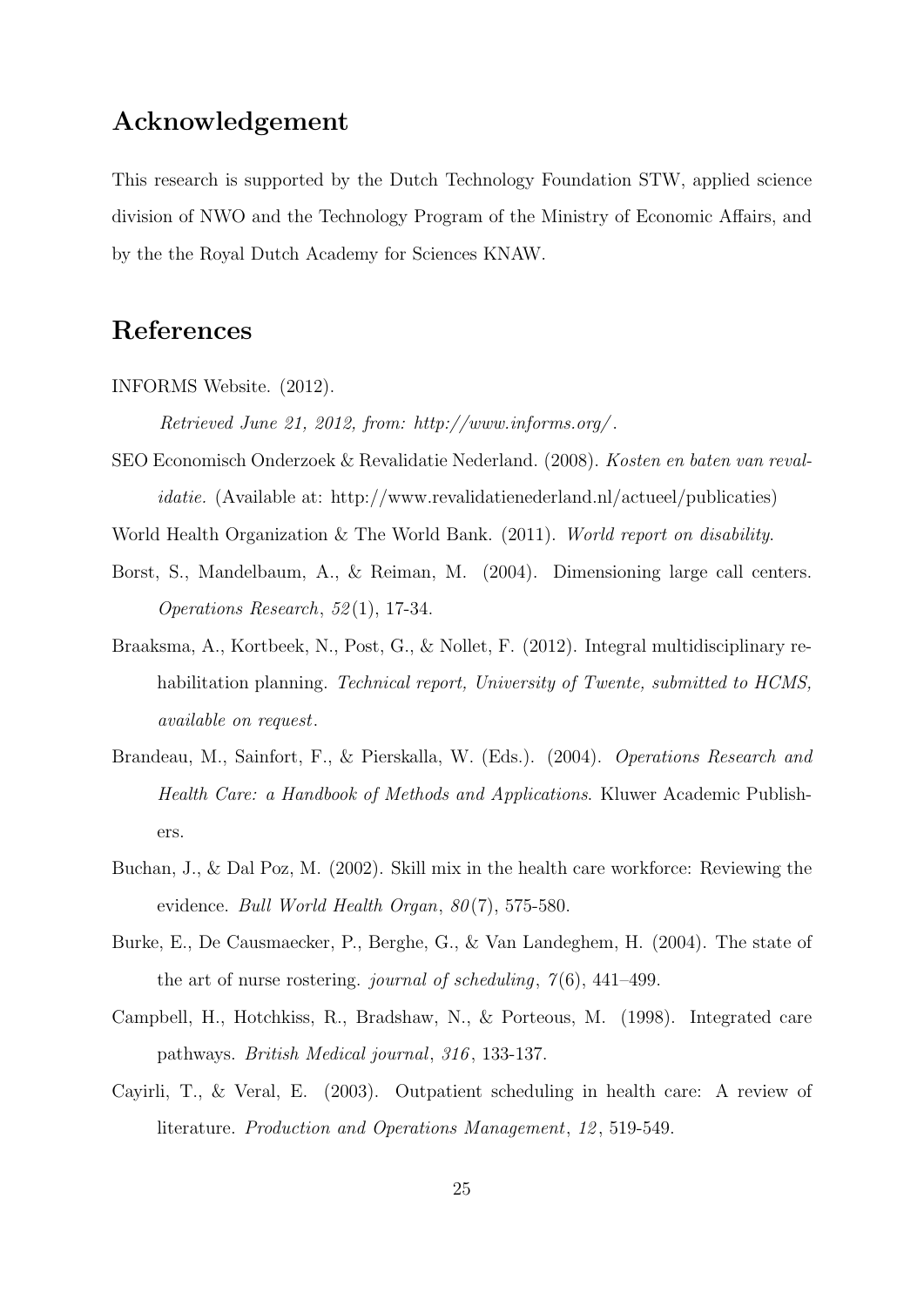- Chien, C., Huang, Y., & Hu, C. (2009). A hybrid approach of data mining and genetic algorithms for rehabilitation scheduling. *International journal of Manufacturing Technology and Management*, *16* (1), 76–100.
- Chien, C., Tseng, F., & Chen, C. (2008). An evolutionary approach to rehabilitation patient scheduling: A case study. *European journal of Operational Research*, *189* (3), 1234-1253.
- Commission on Accreditation of Rehabilitation Facilities (CARF) International. (2012). *Retrieved June 21, 2012, from: http://www.carf.org/home/* .
- Conforti, D., Guerriero, F., & Guido, R. (2008). Optimization models for radiotherapy patient scheduling. *4OR: A Quarterly journal of Operations Research*, *6* (3), 263- 278.
- Conforti, D., Guerriero, F., Guido, R., & Veltri, M. (2011). An optimal decision-making approach for the management of radiotherapy patients. *OR Spectrum*, *33* (1), 123– 148.
- Currie, V., Harvey, G., West, E., McKenna, H., & Keeney, S. (2005). Relationship between quality of care, staffing levels, skill mix and nurse autonomy: Literature review. *Journal of Advanced Nursing*, *51* , 73-82.
- Dafoe, W., Arthur, H., Stokes, H., Morrin, L., & Beaton, L. (2006). Canadian cardiovascular society access to care working group on cardiac rehabilitation. Universal access: But when? Treating the right patient at the right time: Access to cardiac rehabilitation. *The Canadian journal of Cardiology*, *22* (11), 905–911.
- de Bleser, L., Depreitere, R., de Waele, K., Vanhaecht, K., Vlayen, J., & Sermeus, W. (2006). Defining pathways. *Journal of Nursing Management*, *14* (7), 553–563.
- Ernst, A., Jiang, H., Krishnamoorthy, M., & Sier, D. (2004). Staff scheduling and rostering: A review of applications, methods and models. *European journal of operational research*, *153* (1), 3–27.
- Gupta, D., & Denton, B. (2008). Appointment scheduling in health care: Challenges and opportunities. *IIE Transactions*, *40* (9), 800–819.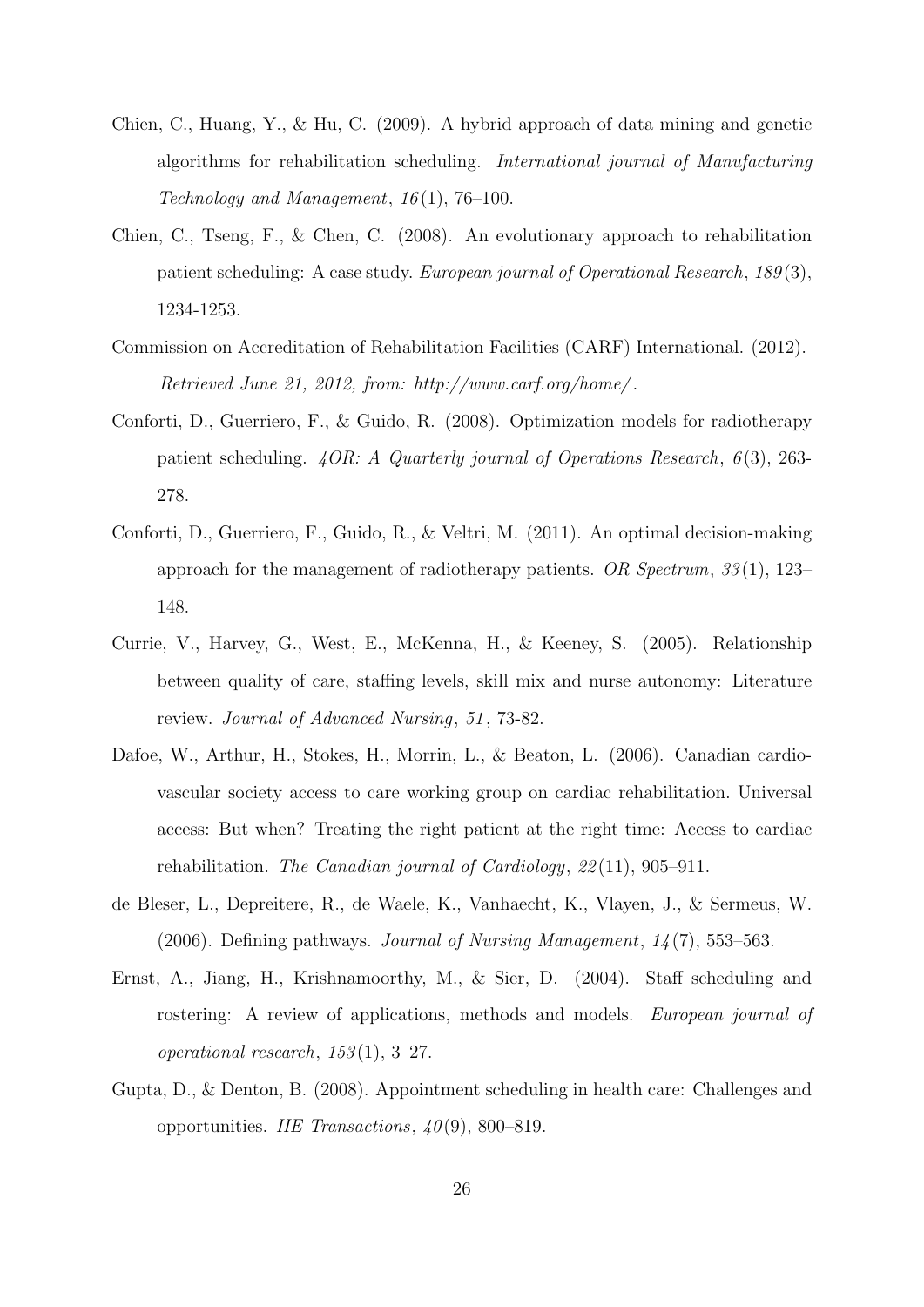- Hans, E. W., van Houdenhoven, M., & Hulshof, P. J. (2012). A framework for healthcare planning and control. In R. Hall (Ed.), *Handbook of healthcare system scheduling* (Vol. 168, pp. 303–320). Berlin, Germany: Springer.
- Hulshof, P. J. H., Boucherie, R. J., van Essen, J. T., Hans, E. W., Hurink, J. L., Kortbeek, N., ... Zonderland, M. E. (2011). ORchestra: an online reference database of OR/MS literature in health care. *Health Care Management Science*, *14* (4), 383- 384.
- Hulshof, P. J. H., Kortbeek, N., Boucherie, R. J., & Hans, E. W. (2011). *Taxonomic classification of planning decisions in health care: a review of the state of the art in OR/MS* (No. 1944). Enschede: Department of Applied Mathematics, University of Twente. Retrieved from http://doc.utwente.nl/77509/
- Jun, J., Jacobson, S., & Swisher, J. (1999). Application of discrete-event simulation in health care clinics: A survey. *journal of the Operational Research Society*,  $50(2)$ , 109–123.
- Kroll, T., & Neri, M. (2003). Experiences with care co-ordination among people with cerebral palsy, multiple sclerosis, or spinal cord injury. *Disability & Rehabilitation*, *25* (19), 1106–1114.
- Lang, T., Hodge, M., Olson, V., Romano, P., & Kravitz, R. (2004). Nurse-patient ratios: A systematic review on the effects of nurse staffing on patient, nurse employee, and hospital outcomes. *Journal of Nursing Administration*, *34* (7-8), 326-337.
- Law, A., Kelton, W., et al. (2005). *Simulation modeling and analysis* (Vol. 3). McGraw-Hill.
- Medical Subject Headings (MeSH). (2012). *Retrieved June 21, 2012, from: http://www.nlm.nih.gov/mesh/* .
- Ogulata, S., Koyuncu, M., & Karakas, E. (2008). Personnel and patient scheduling in the high demanded hospital services: a case study in the physiotherapy service. *journal of medical systems*, *32* (3), 221–228.
- Treek Norm. (2012).